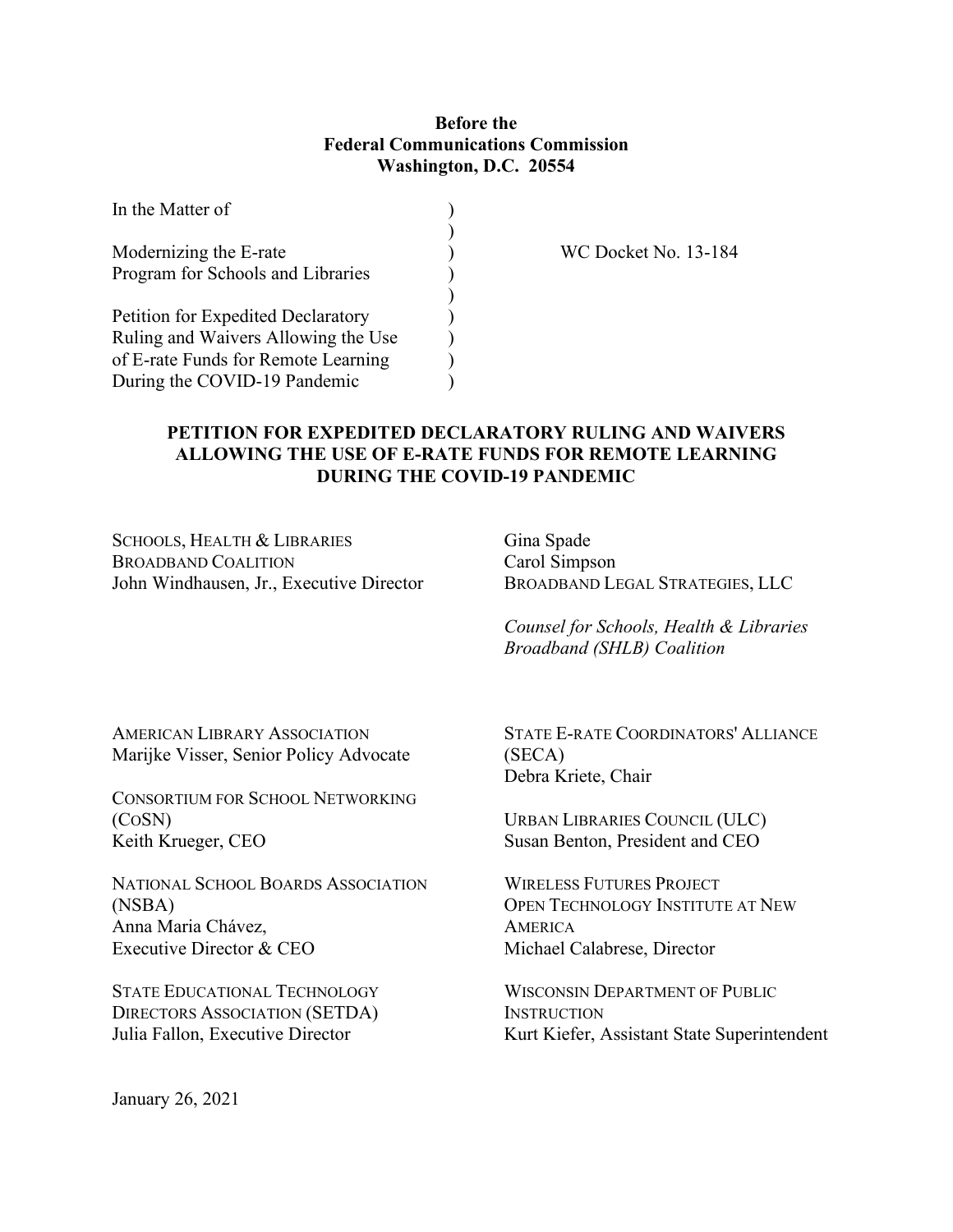#### **Executive Summary**

Pursuant to section 1.2 of the Commission's rules, the Schools, Health & Libraries Broadband Coalition (SHLB) and the other above-named education advocates (collectively, the Petitioners) respectfully request an expedited declaratory ruling to allow temporary "off-campus" use of E-rate-funded services.<sup>[1](#page-1-0)</sup> The declaratory ruling and subsequent actions requested in this Petition would help schools connect students to the Internet and enable remote learning for the duration of the COVID-19 pandemic.

Every American family with school-age children has faced challenges over the past year, as the COVID-19 pandemic has caused an unprecedented shift to online learning. But the burden is greatest for the estimated 15 to 17 million students that cannot afford or access a home Internet connection. Before the pandemic, these families' lack of a broadband connection hindered their children's ability to do homework; with many schools still operating remotely full- or part-time during the pandemic, it forecloses their ability to participate in online instruction or, in some cases, to do any schoolwork at all.

In one of his first Executive Orders, President Biden stated: "The Federal Communications Commission is encouraged, consistent with applicable law, to increase connectivity options for students lacking reliable home broadband, so that they can continue to learn if their schools are operating remotely."[2](#page-1-1) Consistent with this directive, the Commission can dramatically improve circumstances for these underserved students, and for schools all over the country that are struggling to educate all of their students, by taking the temporary, limited measures requested in this Petition. As shown below, these actions are well within the Commission's authority, and in fact all of the actions requested in this Petition could be taken by the Wireline Competition Bureau on delegated authority.

- As noted above, the Petitioners ask that the Commission issue a declaratory ruling to clarify that, for the duration of the pandemic, the off-campus use of E-ratesupported services to enable remote learning constitutes an "educational purpose" and is therefore allowed under program rules.
- The declaratory ruling will allow schools and libraries to extend E-rate-funded broadband networks and services outside of a school or library location during Funding Years 2020 and 2021, without losing E-rate funds they are otherwise eligible to receive. Importantly, this requested action would not require the collection of any additional Universal Service funds.
- Given the severity of our current national emergency, the Petitioners ask that the Bureau release hundreds of millions of dollars—currently not designated for use

<span id="page-1-0"></span> $147$  C.F.R. § 1.2.

<span id="page-1-1"></span><sup>2</sup> President Joseph R. Biden, Jr., *Executive Order on Supporting the Reopening and Continuing Operation of Schools and Early Childhood Education Providers*, Jan. 21, 2021, *available at*  https://www.whitehouse.gov/briefing-room/presidential-actions/2021/01/21/executive-order-supportingthe-reopening-and-continuing-operation-of-schools-and-early-childhood-education-providers/.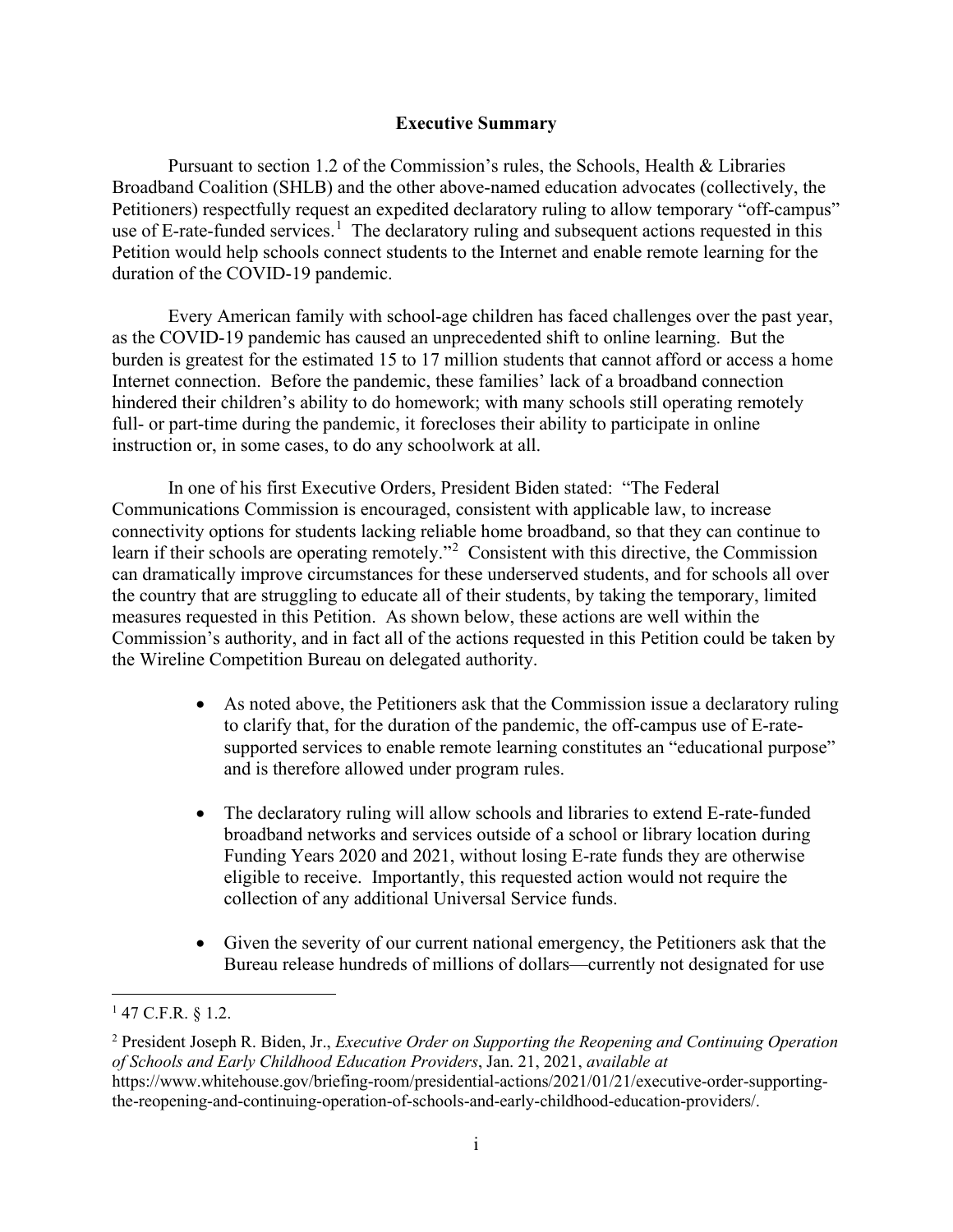but held in the E-rate program—to support remote learning. There is little justification for keeping E-rate funds in reserve when the country is facing such an enormous educational crisis.

- The Commission should use the program's existing discount methodologies, which take into account socioeconomic status and rural location, in calculating the amount of funding that applicants may receive. Applicants will have the incentive to make cost-effective purchases because they will have to pay a share of the total cost of services.
- To facilitate the distribution of additional funding, Petitioners ask that the Commission direct the Universal Service Administrative Company (USAC) to establish a "remote learning application window" as soon as practicable for the specific purpose of allowing applicants to submit initial or revised requests for Erate funding for off-campus services used for educational purposes during Funding Years 2020 and 2021.
- The Petitioners ask the Commission to waive all rules necessary to effectuate these actions for remote learning funding applications, including the competitive bidding, eligible services, and application rules, pursuant to section 1.3 of the Commission's rules. [3](#page-2-0)
- The Petitioners respectfully request expedited review of this petition, so that schools and libraries may take action to deploy solutions as soon as possible.

<span id="page-2-0"></span> $3$  47 C.F.R. § 1.3.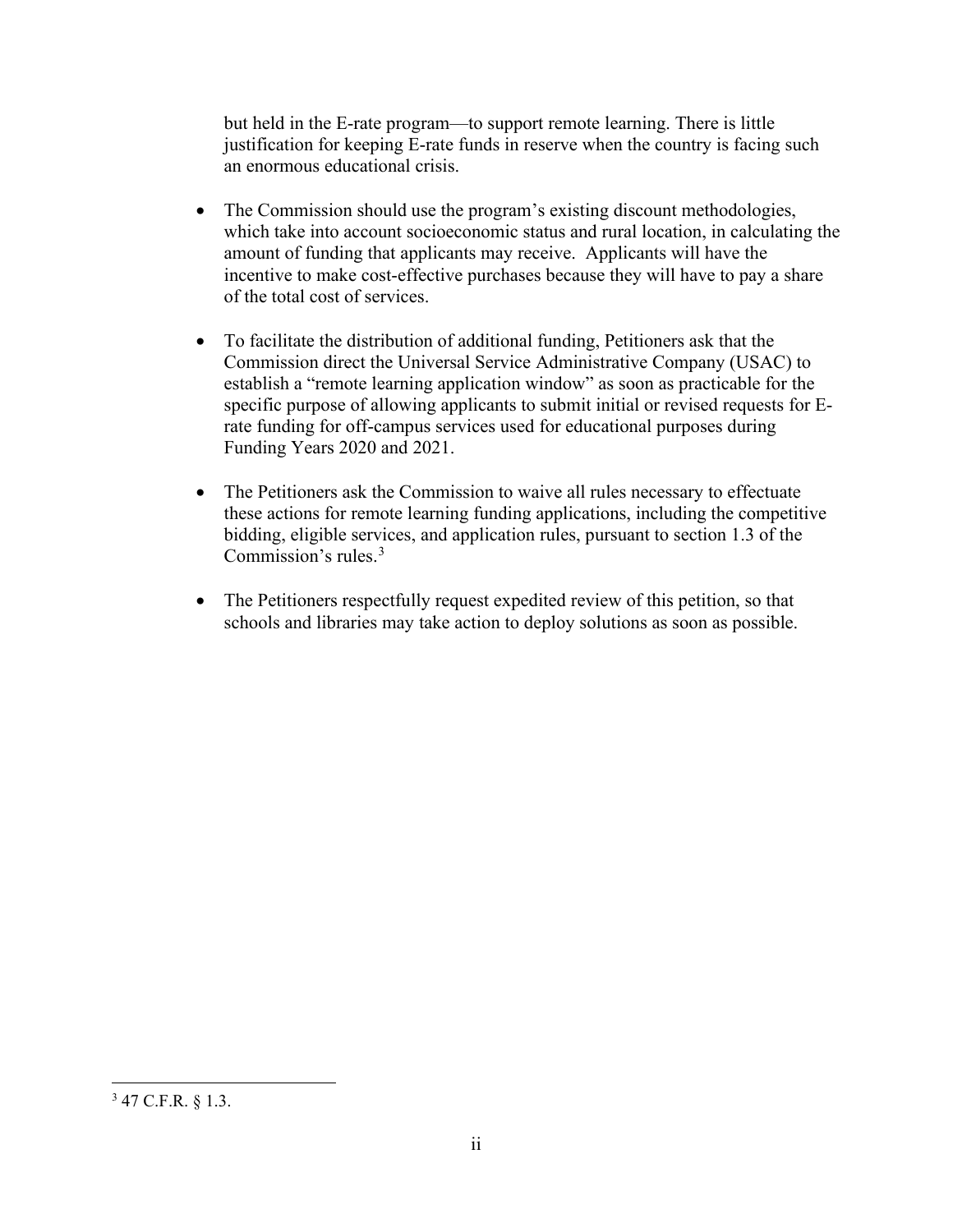# **Table of Contents**

| L.        |                                                                                                                                                                             |
|-----------|-----------------------------------------------------------------------------------------------------------------------------------------------------------------------------|
| II.       | THE COMMISSION SHOULD DECLARE THAT OFF-CAMPUS USE OF<br>E-RATE-SUPPORTED SERVICES TO SUPPORT REMOTE LEARNING DURING<br>THE PANDEMIC CONSTITUTES AN "EDUCATIONAL PURPOSE"  8 |
| III.      | THE COMMISSION SHOULD DECLARE IMMEDIATELY THAT COST-<br>ALLOCATION OF CURRENTLY ELIGIBLE E-RATE SERVICES USED OFF-                                                          |
| IV.       | THE COMMISSION SHOULD ALLOW APPLICANTS TO APPLY FOR<br>ADDITIONAL E-RATE FUNDS FOR OFF-CAMPUS SERVICES FOR REMOTE                                                           |
| A.        | The Commission Should Use Existing "Reserves" to Fund Off-campus E-rate Services 13                                                                                         |
| <b>B.</b> | The Commission Should Direct USAC to Open an Additional Window for Remote                                                                                                   |
|           | The Commission Should Waive Its Rules to the Extent Necessary to Allow Applicants to                                                                                        |
| V.        | THE REQUESTED ACTIONS ARE WITHIN THE COMMISSION'S STATUTORY<br>AUTHORITY, AS WELL AS THE AUTHORITY DELEGATED TO THE BUREAU 20                                               |
| A.        |                                                                                                                                                                             |
| <b>B.</b> |                                                                                                                                                                             |
| VI.       |                                                                                                                                                                             |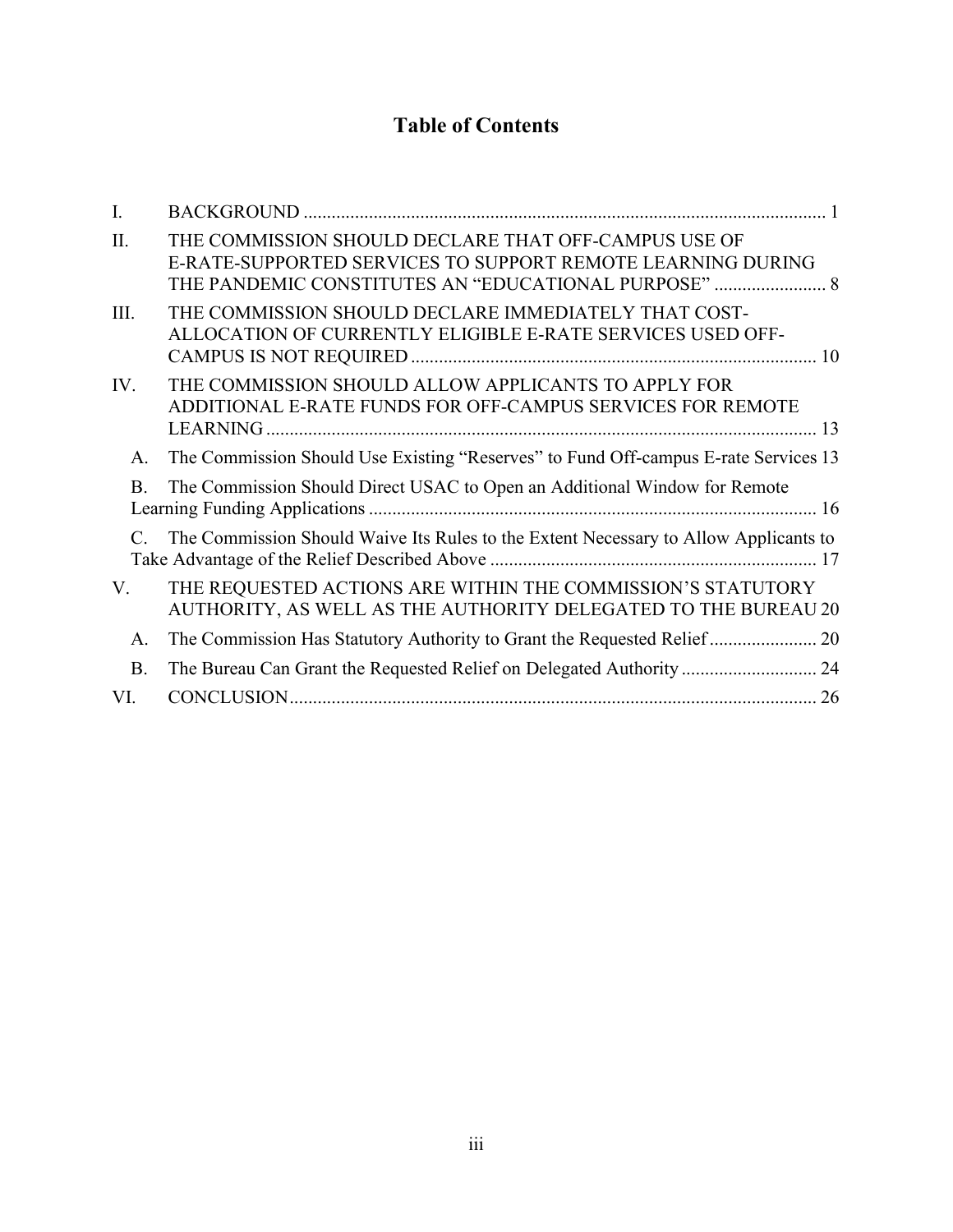#### <span id="page-4-0"></span>**I. BACKGROUND**

During the past year, the COVID-19 pandemic has forced schools all over the country to conduct classes solely or partially online. The pandemic resulted in the near total shutdown of schools' in-person attendance last spring, affecting 55.1 million students at 124,000 U.S. public and private schools.<sup>[4](#page-4-1)</sup> Schools shifted to remote learning almost overnight. The prevalence of remote learning continued into the 2020-2021 school year, with only 24 percent of school districts returning to in-person instruction full-time. Nearly half of all districts (49 percent) relied on remote learning, while 27 percent began with hybrid instruction.<sup>[5](#page-4-2)</sup> Among the 100 largest school districts, 74 percent chose to begin the school year relying entirely on remote learning for their more than 9 million students.<sup>[6](#page-4-3)</sup>

SHLB, the Consortium for School Networking (CoSN), the American Library Association (ALA), the National Schools Boards Association (NSBA), the State Educational Technology Directors Association (SETDA), the State E-rate Coordinators' Alliance (SECA), the Urban Libraries Council (ULC), the Wireless Futures Project of New America, and the Wisconsin Department of Public Instruction (together, the Petitioners) have long raised the alarm that the digital divide was affecting millions of students across the country. Students who have access to broadband at home consistently score higher in reading, math, and science than those

<span id="page-4-2"></span><sup>5</sup> For more on the distinctions between remote or distance learning, online learning, and hybrid or blended learning, see Kristina Ishmael, et al., *Pandemic Planning for Distance Learning: Scenarios and Considerations for PreK-12 Education Leaders* (May 27, 2020), *available at* https://www.newamerica.org/education-policy/reports/pandemic-planning-for-distance-learningscenarios-and-considerations-for-prek12-education-leaders/.

<span id="page-4-1"></span><sup>4</sup> "Map: Coronavirus and School Closures in 2019-2020," *Education Week* (last updated Sept. 16, 2020), *available a[t](https://www.edweek.org/ew/section/multimedia/map-coronavirus-and-school-closures.html)* https://www.edweek.org/ew/section/multimedia/map-coronavirus-and-school-closures.html.

<span id="page-4-3"></span><sup>6</sup> "School Districts' Reopening Plans: A Snapshot," *Education Week* (updated Sept. 23, 2020), *available at* https://www.edweek.org/ew/section/multimedia/school-districts-reopening-plans-a-snapshot.html.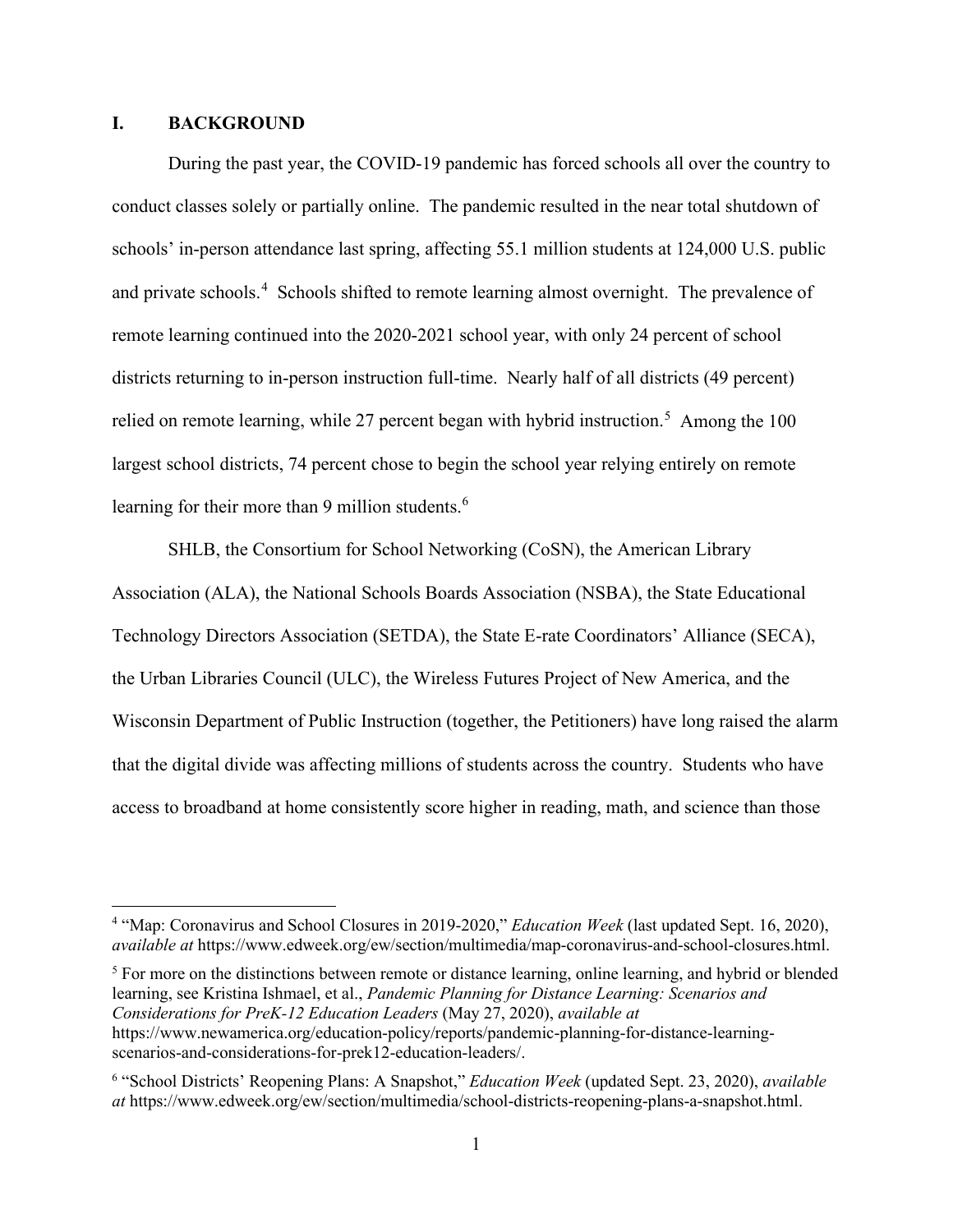who do not.<sup>[7](#page-5-0)</sup> Prior to the pandemic, at least students without sufficient broadband to complete schoolwork at home—those in the "homework gap"—were in school during the school day. They could also more readily find a library or friend's home to get Internet access to do schoolwork. Now, with schools largely operating remotely on a full or part-time basis, and many public libraries closed or strictly limiting the time a patron can be in the building, these students cannot access the Internet at all, or only on their phones.<sup>[8](#page-5-1)</sup> Numerous news outlets have reported that insufficiently connected students are, as a result, much farther behind now than they ever were during the pre-COVID-1[9](#page-5-2) "homework gap" era. $9$ 

And this problem is widespread: A report published by the Alliance for Excellent Education (All4Ed), National Indian Education Association (NIEA), National Urban League (NUL), and UnidosUS found that 16.9 million children—or 8.4 million households—do not have high-speed broadband access at home.<sup>10</sup> A separate report from Common Sense Media found that an estimated 15 to 16 million K-12 public school students lack either sufficient broadband access or the devices needed to adequately participate in remote learning—a group that represents 30 percent of the more than 50 million students who needed to learn remotely from

<span id="page-5-0"></span><sup>7</sup> Angelina KewalRamani et al., "Student Access to Digital Learning Resources Outside of the Classroom," National Center for Education Statistics (Apr. 2018), *available at* https://nces.ed.gov/pubs2017/2017098/index.asp.

<span id="page-5-1"></span><sup>8</sup> *Id.*

<span id="page-5-2"></span><sup>9</sup> Moriah Balingit, "'A national crisis': As coronavirus forces many schools online this fall, millions of disconnected students are being left behind," *Washington Post*, Aug. 16, 2020, *available at*  [https://www.washingtonpost.com/education/a-national-crisis-as-coronavirus-forces-many-schools-online](https://www.washingtonpost.com/education/a-national-crisis-as-coronavirus-forces-many-schools-online-this-fall-millions-of-disconnected-students-are-being-left-behind/2020/08/16/458b04e6-d7f8-11ea-9c3b-dfc394c03988_story.html)[this-fall-millions-of-disconnected-students-are-being-left-behind/2020/08/16/458b04e6-d7f8-11ea-9c3b](https://www.washingtonpost.com/education/a-national-crisis-as-coronavirus-forces-many-schools-online-this-fall-millions-of-disconnected-students-are-being-left-behind/2020/08/16/458b04e6-d7f8-11ea-9c3b-dfc394c03988_story.html)[dfc394c03988\\_story.html.](https://www.washingtonpost.com/education/a-national-crisis-as-coronavirus-forces-many-schools-online-this-fall-millions-of-disconnected-students-are-being-left-behind/2020/08/16/458b04e6-d7f8-11ea-9c3b-dfc394c03988_story.html)

<span id="page-5-3"></span><sup>10</sup> Future Ready Schools, "Students of Color Caught in the Homework Gap" (July 2020), *available at*  <https://futureready.org/homework-gap/> (*Future Ready Schools Report*).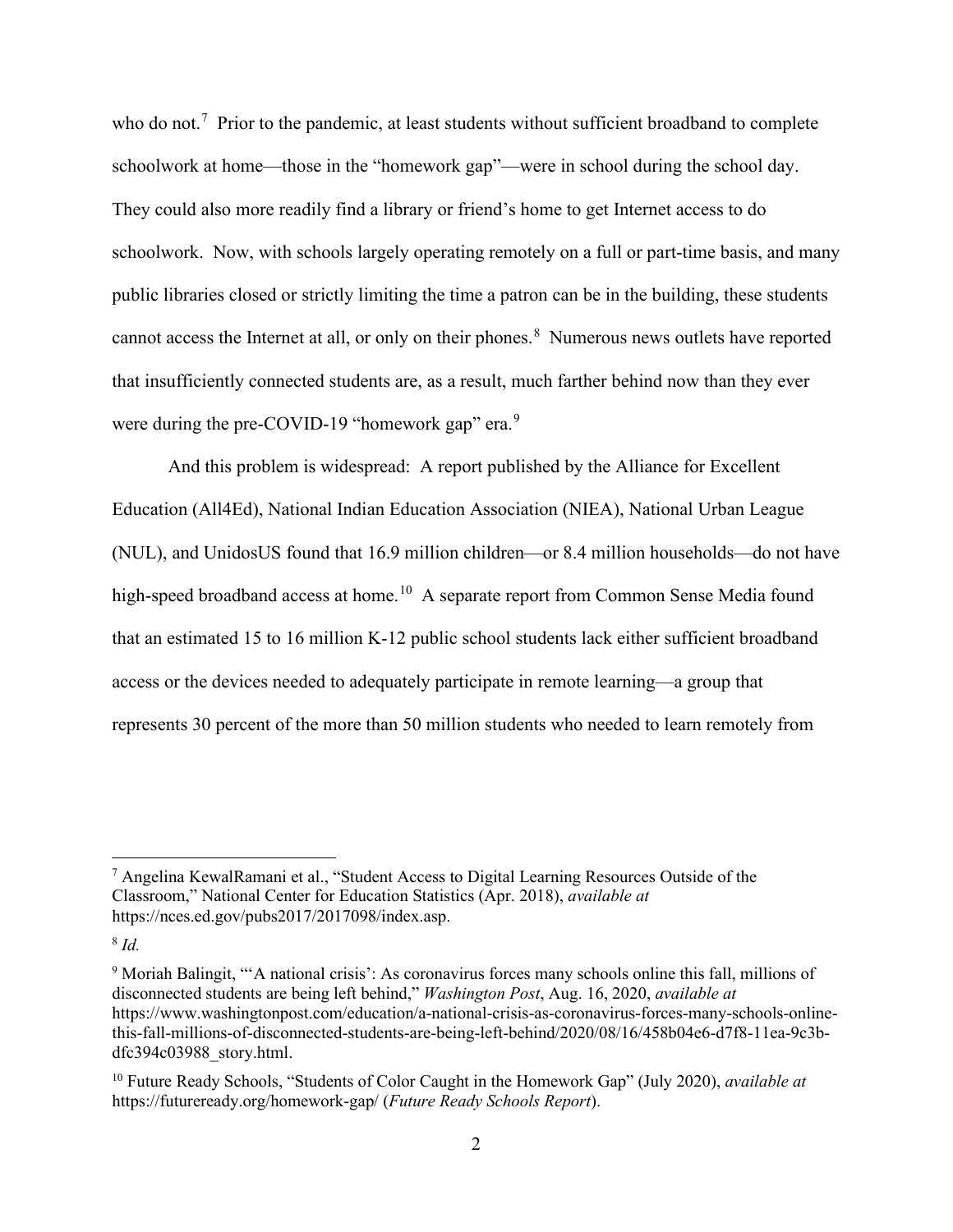home when schools closed in March or April 2020.<sup>11</sup> Students in rural areas also lack the broadband connectivity needed for remote learning at higher rates—37 percent of students in rural areas lack access to the broadband needed for online learning compared to 21 percent of students in urban areas. $12$ 

In addition, it is well known that people of color are disproportionately harmed by lack of access to broadband, as are people in poorer urban and rural areas of the country. The harmful effects on historically disadvantaged communities have only been magnified as the pandemic has turned the homework gap into a remote learning chasm. The All4Ed et al. report found that nearly one out of three Black, Latinx, and American Indian/Alaska Native households do not have high-speed internet access at home.<sup>13</sup> According to that report, 34.2 percent of American Indian/Alaska Native households with one or more children age 17 or younger lack high-speed broadband at home, as do 31.2 percent of Latinx households, and 30.6 percent of Black households, compared to 20.9 percent of white households.<sup>[14](#page-6-3)</sup>

Last year, the Commission recognized that the pandemic-driven need to connect with students learning remotely has increased the bandwidth demands on schools, increasing their

<span id="page-6-0"></span><sup>&</sup>lt;sup>11</sup> Common Sense Media, "The Homework Gap: Teacher Perspectives on Closing the Digital Divide," *available at* [https://www.commonsensemedia.org/sites/default/files/uploads/kids\\_action/homework-gap](https://www.commonsensemedia.org/sites/default/files/uploads/kids_action/homework-gap-report-2019.pdf)[report-2019.pdf](https://www.commonsensemedia.org/sites/default/files/uploads/kids_action/homework-gap-report-2019.pdf) (*Common Sense Media Report*).

<span id="page-6-1"></span><sup>12</sup> *Id*. at 3.

<span id="page-6-2"></span><sup>13</sup> *Future Ready Schools Report*, at 1.

<span id="page-6-3"></span> $^{14}$  *Id.* at 2.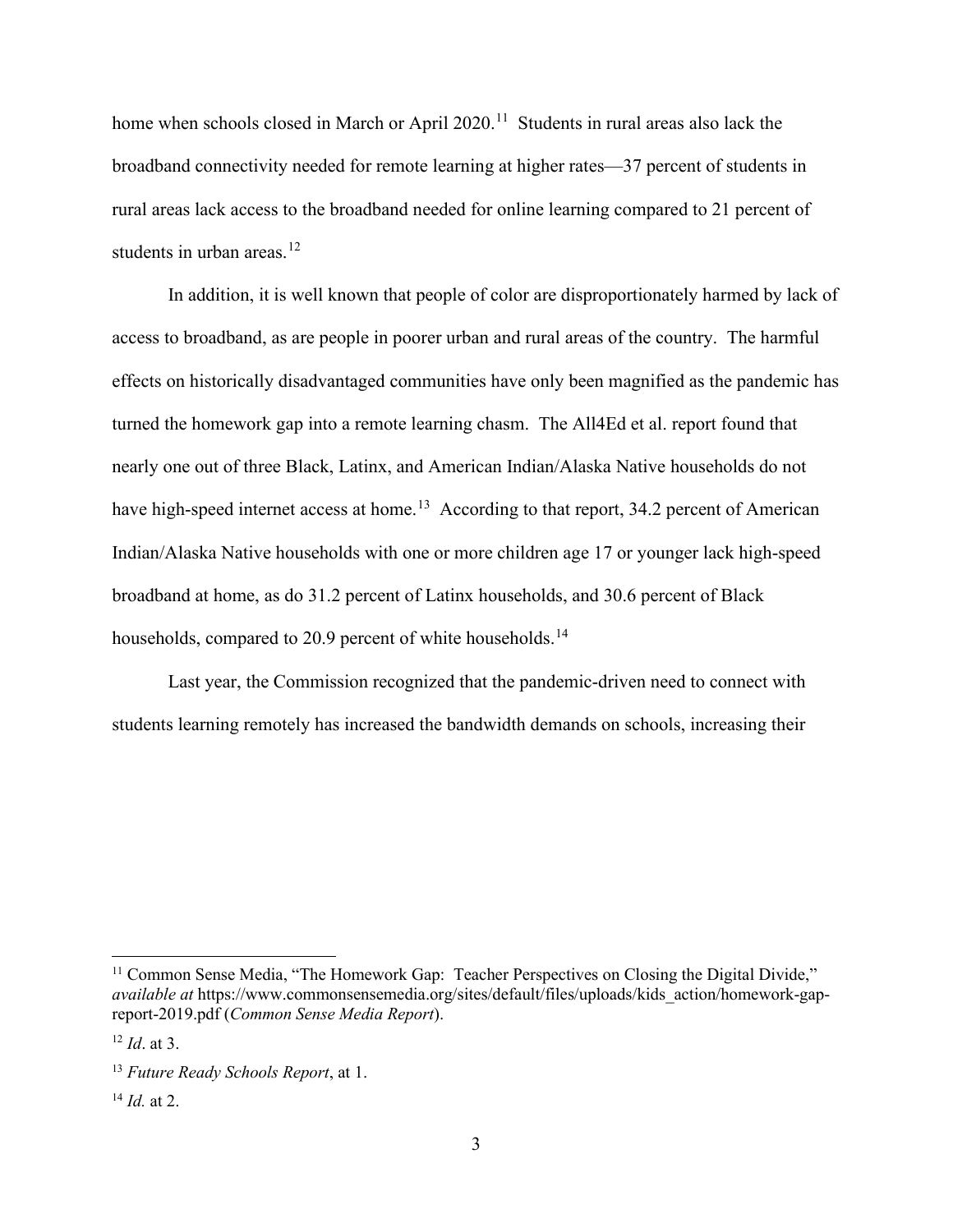costs for telecommunications and Internet access services delivered to school buildings.<sup>[15](#page-7-0)</sup> A recent survey of 2,000 schools and libraries that participate in E-rate found that 93 percent would use current E-rate funds to help students get online if the FCC allowed it.<sup>[16](#page-7-1)</sup> Even without assistance from E-rate, school districts across the country have been innovating to help their students get online outside of school.<sup>17</sup> They are boosting Wi-Fi signals at their schools so that kids can sit and work outside the school building.<sup>[18](#page-7-3)</sup> They are buying mobile hotspots.<sup>[19](#page-7-4)</sup> They are publishing maps of available broadband hotspots.<sup>[20](#page-7-5)</sup> They are entering into public-private partnerships with service providers to deploy mobile wireless equipment.<sup>[21](#page-7-6)</sup> They are parking buses and bookmobiles equipped with Wi-Fi in neighborhoods so that students can access the

<span id="page-7-1"></span><sup>16</sup> Mark Lieberman, "Many Students Still Lack Home Internet, Here's How Big the Problem Is," *Education Week* (Oct. 14,2020), *available at* http://blogs.edweek.org/edweek/DigitalEducation/2020/10/internet\_access\_gaps\_survey.html.

<span id="page-7-0"></span><sup>&</sup>lt;sup>15</sup> In March 2020, the Wireline Competition Bureau waived the E-rate gift rule to allow service providers to donate "improved broadband connections or equipment for telehealth or remote learning," and to allow school districts to solicit and accept such gifts, "[in] light of the need for increased connectivity during this pandemic. *Rural Health Care Universal Service Support Mechanism*; *Schools and Libraries Universal Service Support Mechanism*, WC Docket No. 02-60, CC Docket No. 02-6, Order, 35 FCC Rcd 2741, 2741-42 ¶ 1 (Wireline Comp. Bur. 2020) (*COVID-19 Gift Rule Waiver Order*). In September, the Bureau directed USAC to open a second Funding Year 2020 application window "to allow schools to request additional E-Rate discounts for the limited purpose of purchasing additional bandwidth to meet the unanticipated and increased demand for on-campus connectivity" during the pandemic. *Schools and Libraries Universal Service Support Mechanism*, CC Docket No. 02-6, Order, 35 FCC Rcd 10347, 10351 ¶ 13 (Wireline Comp. Bur. 2020) (*September 2020 Application Window Order*).

<span id="page-7-2"></span><sup>&</sup>lt;sup>17</sup> See Michael Calabrese and Amir Nasr, "The Online Learning Equity Gap: Innovative Solutions to Connect All Students at Home," Open Technology Institute at New America (Nov. 17, 2020), *available at* [https://tinyurl.com/y3vl3a6q.](https://tinyurl.com/y3vl3a6q)

<span id="page-7-3"></span><sup>18</sup> *See* Chacour Koop, "WiFi buses and parking lot learning: Schools adapt to teaching kids without internet," *Raleigh News & Observer*, Apr. 6, 2020, *available at*  https://www.newsobserver.com/news/coronavirus/article241751376.html..

<span id="page-7-4"></span><sup>&</sup>lt;sup>19</sup> See Jenny Brundin, "As Colorado Schools Reopen, Thousands Of Students Still Don't Have Reliable Internet," *CPR News*, Aug. 26, 2020, *available at* https://www.cpr.org/2020/08/26/colorado-schoolsreopening-Internet-access-ineqality/ (noting that Denver has bought 2,700 mobile hotspots to extend broadband capability to students who wouldn't otherwise have).

<span id="page-7-5"></span><sup>&</sup>lt;sup>20</sup> Letter from Matt Schmit, Director, Illinois Office of Broadband, to Ajit Pai, Chairman, FCC, WC Docket Nos. 13-184 et al., at 1 (filed July 2, 2020) (Illinois Office of Broadband Letter).

<span id="page-7-6"></span> $^{21}$  *Id.*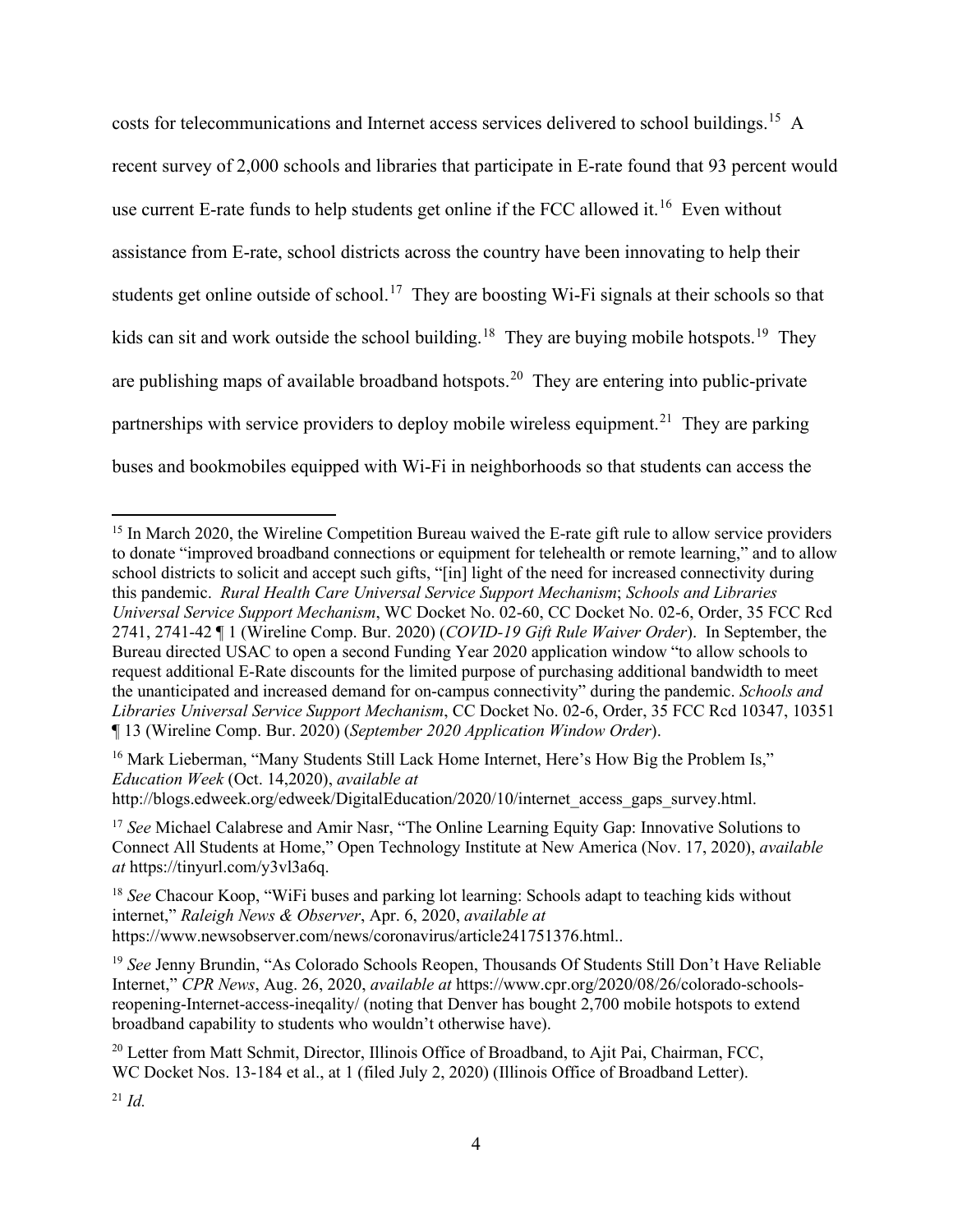Internet at home.<sup>[22](#page-8-0)</sup> Most impressively, a tiny, impoverished school district in the Aleutian Islands has risen to the challenge by creating its own network serving its students.<sup>23</sup>

Reflecting these efforts, during the past year numerous other parties—including representatives of Illinois, Mississippi, Nevada, Colorado and Florida—have filed requests for E-rate support for off-campus broadband connectivity with the Commission. The Attorney General of Colorado, for example, filed an emergency petition for waiver similar to the instant petition, asking the Commission for temporary waivers of the cost-allocation and eligible services rules to allow E-rate support for off-campus services.<sup>[24](#page-8-2)</sup> The Illinois Office of Broadband has asked the Commission to "expand E-rate provided support everywhere a child is being taught and everywhere a teacher, administrator, or librarian may work."<sup>25</sup> The Mississippi Department of Education has asked that the Commission designate data cards and Wi-Fi hotspots as eligible services as long as schools continue to provide education remotely due to COVID-19, and the Florida Department of Management Services has made a similar request.<sup>[26](#page-8-4)</sup> The Nevada State Board of Education has sought E-rate support for fixed wireless networks that can cover a

<span id="page-8-0"></span><sup>22</sup> *See* Lauren Camera, "Disconnected and Disadvantaged: Schools Race to Give Students Access," *U.S. News & World Report*, Apr. 1, 2020, *available at* https://www.usnews.com/news/educationnews/articles/2020-04-01/schools-rush-to-get-students-Internet-access-during-coronavirus-pandemic; Granite State News Collaborative, "Broadband proves to be an issue as schools across NH switch to

remote learning" *Bangor Daily News*, Aug. 23, 2020, *available at*  https://bangordailynews.com/2020/08/23/news/new-england/broadband-proves-to-be-an-issue-as-schools-

across-nh-switch-to-remote-learning/.

<span id="page-8-1"></span><sup>23</sup> *See* Shara Tibken, "In remote Alaska, broadband for all remains a dream. So a school district got creative," *CNET*, Aug. 27, 2020, *available at* https://www.cnet.com/news/in-remote-alaska-broadbandfor-all-remains-a-dream-so-a-school-got-creative/.

<span id="page-8-2"></span><sup>&</sup>lt;sup>24</sup> Petition for Waiver on Behalf of the State of Colorado, WC Docket No. 13-184 (filed Sept. 2, 2020).

<span id="page-8-3"></span> $25$  Illinois Office of Broadband Letter at 3.

<span id="page-8-4"></span><sup>&</sup>lt;sup>26</sup> See Letter from John Kraman, Chief Information Officer, Mississippi Department of Education, to Ajit Pai, Chairman, FCC, WC Docket No. 02-6, at 1 (filed Mar. 24, 2020); Letter from Lyell Walker, State E-Rate Coordinator, Florida Department of Management Services, to Ajit Pai, Chairman, FCC, WC Docket No. 02-6, at 1 (filed Mar. 12, 2020).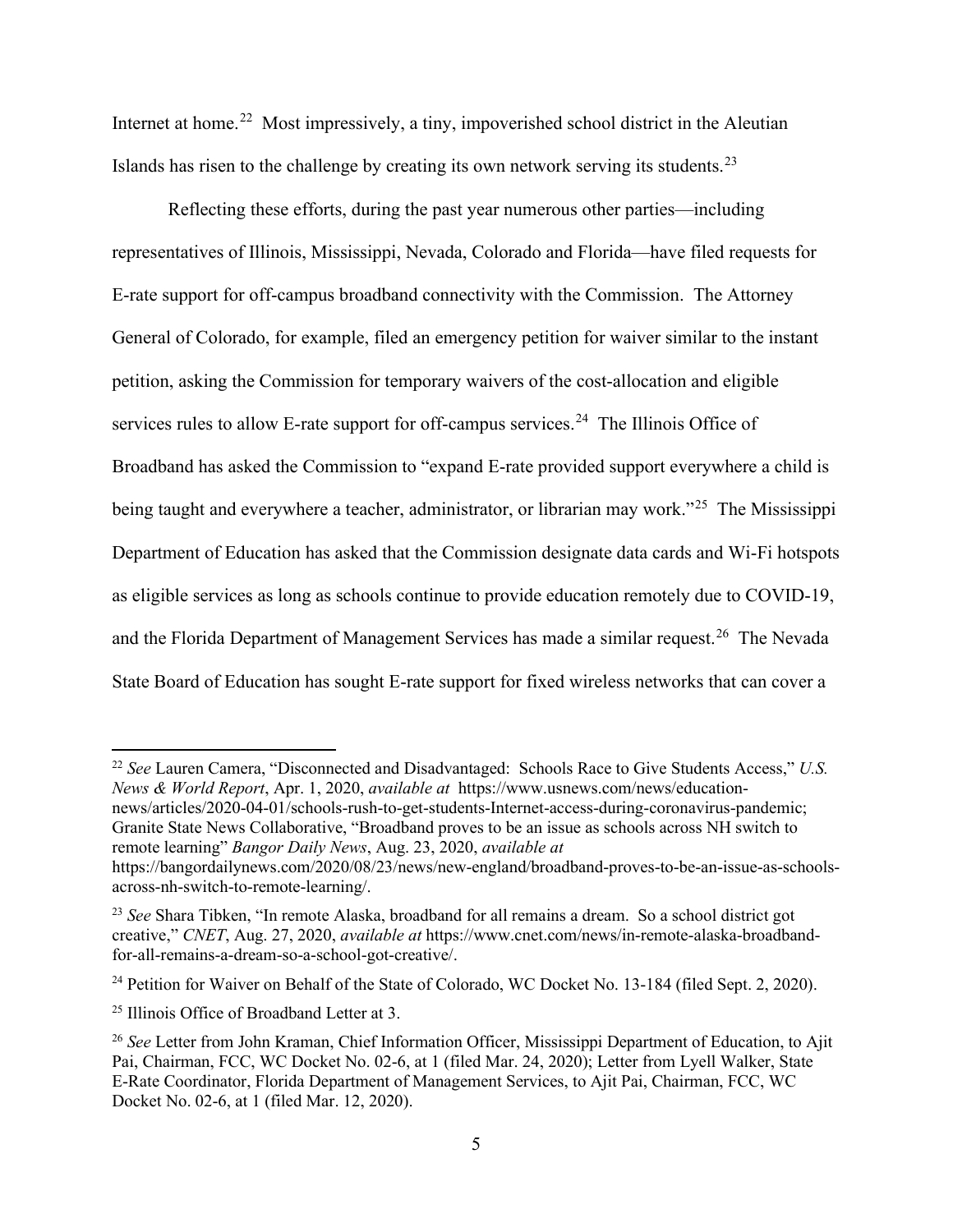two-to-three-mile radius around a school site and could bridge 60 percent of the state's student connectivity gaps.[27](#page-9-0) These are just a few examples but they demonstrate the nationwide need as states and educators search for solutions to help students continue their education.<sup>[28](#page-9-1)</sup>

These recent efforts, though spurred by a pandemic, are in fact part of a trend that has been gaining momentum for years. There is a growing body of research showing how serious a problem the "homework gap" is for America's most vulnerable children.<sup>29</sup> This research is accompanied by increased policy efforts and recommendations. Dating all the way back to the Commission's 2010 E-rate *Sixth Report and Order*, which established a "Learning on the Go" pilot program, there has been a growing recognition that the statutory goals of the E-rate program may warrant dedicating funds to off-campus facilities, so that learning can continue at home.<sup>[30](#page-9-3)</sup> More recently, in January 2018, the Competitive Access to Broadband Infrastructure Working Group of the Commission's Broadband Deployment Advisory Committee recommended that

<span id="page-9-2"></span><sup>29</sup> *See, e.g.*, Letter from John D. Harrington, CEO, Funds For Learning to Marlene H. Dortch, Secretary, FCC, CC Docket No. 02-6, WC Docket No. 13-184, filed Apr. 17, 2020 (Funds For Learning Ex Parte); Future Ready Schools, "Students of Color Caught in the Homework Gap," *available at*  https://futureready.org/homework-gap/; *Common Sense Media, "The Homework Gap: Teacher Perspectives on Closing the Digital Divide," available at* 

<span id="page-9-0"></span><sup>27</sup> *See* Letter from Nevada State Board of Education to Ajit Pai, Chairman, FCC, at 2-3 (filed July 30, 2020).

<span id="page-9-1"></span><sup>28</sup> *See, e.g.*, Letter from Terry Loftus, Assistant Superintendent & Chief Technology Officer, San Diego County Office of Education, to Ajit Pai, Chairman, FCC, at 1 (filed Apr. 9, 2020) (asking the Commission to allow E-rate support for mobile Wi-Fi hotspots); Brief Comment from Fort Bend Independent School District, WC Docket No. 13-184 (filed August 7, 2020) (requesting E-rate support for hotspots).

https://www.commonsensemedia.org/sites/default/files/uploads/kids\_action/homework-gap-report-2019.pdf.

<span id="page-9-3"></span><sup>30</sup> *Schools and Libraries Universal Service Support Mechanism; A National Broadband Plan for our Future*, CC Docket No. 02-6, GN Docket No. 09-51, Sixth Report and Order, 25 FCC Rcd 18762, 18783 ¶ 41 (2010) (*Sixth Report and Order*).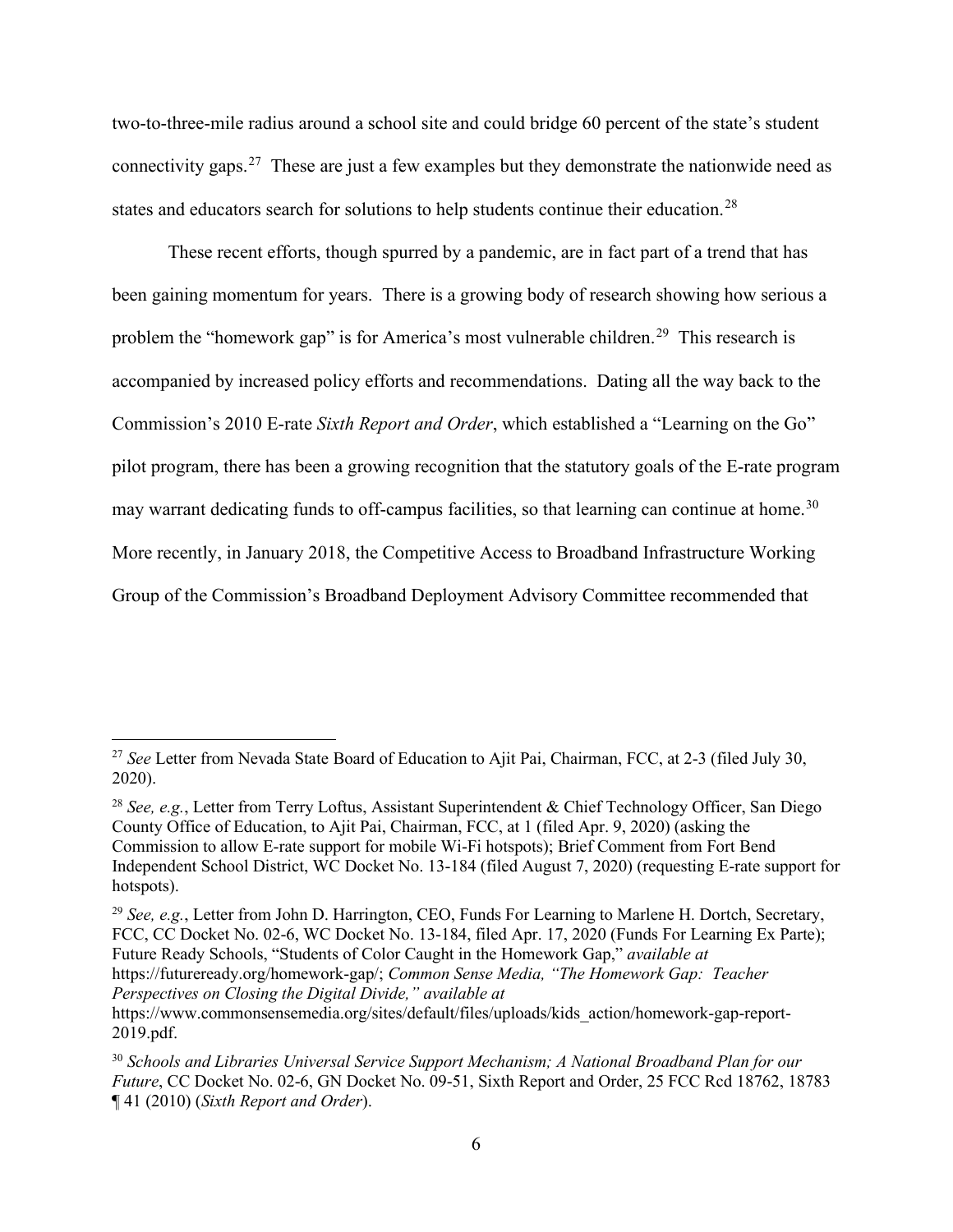E-rate funding be used to extend broadband to students off campus.<sup>31</sup> The Government Accountability Office made a similar recommendation in a July 2019 report that urged the Commission to make additional support available for off-school-premises wireless Internet access.<sup>[32](#page-10-1)</sup> And the petitions filed last year are nothing new: the Commission has had two petitions before it since 2016 regarding off-campus use of E-rate funding—one from Boulder Valley School District and one from Microsoft and two southern Virginia school districts—and another filed in 2017 by the West Virginia Department of Education.<sup>33</sup>

Consistent with those previous requests, this Petition respectfully requests that the Commission issue a declaratory ruling clarifying that the off-campus use of broadband services and equipment for the purpose of facilitating remote learning during the COVID-19 pandemic constitutes an educational purpose, making those services and equipment eligible for E-rate support. The requested declaratory ruling would make it unnecessary for schools or libraries to cost-allocate between on- and off-campus uses, thereby giving them greater flexibility to use their existing broadband connections for educational purposes to connect students, teachers, and other school staff to the Internet from their homes. The declaratory ruling would also provide

<span id="page-10-2"></span><sup>33</sup> Petition for Waiver on Behalf of Boulder Valley School District, WC Docket Nos. 13-184, 10-90 (filed May 16, 2016), *available at* https://ecfsapi.fcc.gov/file/60001843683.pdf; Joint Petition for Clarification or, in the Alternative, Waiver of Microsoft Corporation et al., WC Docket No. 13-184 (filed June 7, 2016), *available at* [https://ecfsapi.fcc.gov/file/60002098542.pdf;](https://ecfsapi.fcc.gov/file/60002098542.pdf) Reply Comments and Request for Waiver Filed by the West Virginia Department of Education, CC Docket No. 02-6, WC Docket Nos. 13- 184, 10-90 (filed Sept. 13, 2017), *available at*

https://ecfsapi.fcc.gov/file/10913934430032/WV%20Bus%20Hotspots.pdf.

<span id="page-10-0"></span><sup>&</sup>lt;sup>31</sup> Report of the Competitive Access to Broadband Infrastructure Working Group, Presented to the Broadband Deployment Advisory Committee of the Federal Communications Commission, January 23-24, 2018, at 54-58, https://www.fcc.gov/sites/default/files/bdac-cabi-report-01232018.pdf ("To ensure that all residential locations receive broadband service, the Commission should consider how to use E-rate and other universal service funding to deploy service to certain unserved and underserved locations.").

<span id="page-10-1"></span><sup>&</sup>lt;sup>32</sup> Government Accountability Office, "FCC Should Assess Making Off-School-Premises Access Eligible for Additional Federal Support," Report, July 2019, https://www.gao.gov/assets/710/700629.pdf.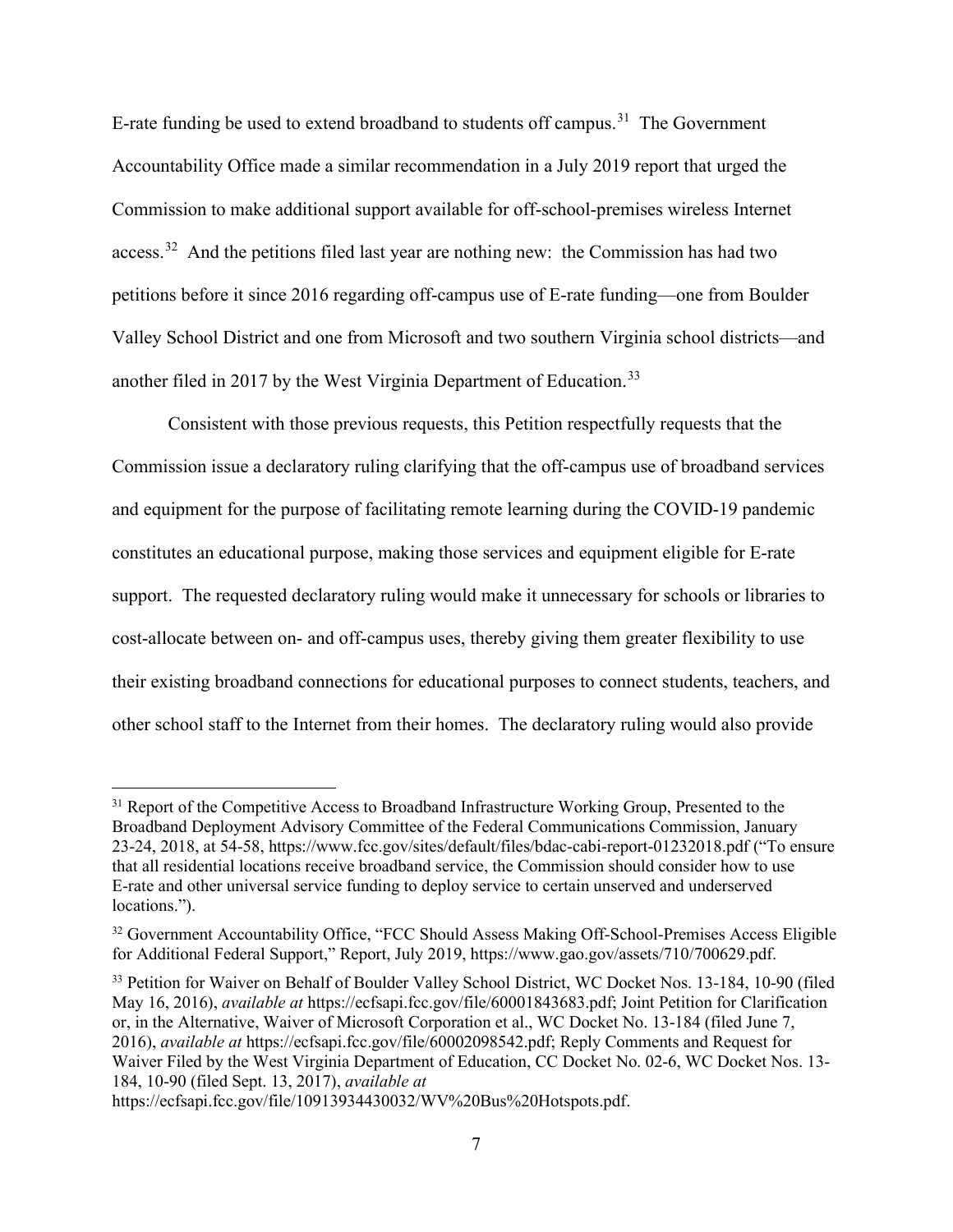the legal foundation necessary to use existing financial reserves to help applicants pay for remote learning equipment and services.

In order to effectuate the requested relief, the Petitioners ask that the Commission direct USAC to open a new remote learning filing window as soon as practicable, and also that the Commission waive the program's rules to the extent necessary to ensure the most efficient use of these funds. Finally, the Petitioners explain why the requested declaratory ruling and associated actions are within the Commission's statutory authority, and why all of the actions requested in this Petition could be taken by the Wireline Competition Bureau on delegated authority.

## <span id="page-11-0"></span>**II. THE COMMISSION SHOULD DECLARE THAT OFF-CAMPUS USE OF E-RATE-SUPPORTED SERVICES TO SUPPORT REMOTE LEARNING DURING THE PANDEMIC CONSTITUTES AN "EDUCATIONAL PURPOSE"**

As explained above, the COVID-19 pandemic has exacerbated the digital divide and made longstanding calls for the Commission to allow E-rate support for off-campus broadband a matter of great urgency. To address the challenges the pandemic has created, the Commission should declare that E-rate funds may be used to support off-campus equipment and services for the limited purpose of expanding remote learning for the duration of the pandemic.

Section 254(h)(1)(B) of the Communications Act provides for universal service support for services provided "to elementary schools, secondary schools, and libraries *for educational purposes*."[34](#page-11-1) The Commission has interpreted "educational purposes" broadly, as "activities that are integral, immediate, and proximate to the education of students, or in the case of libraries, integral, immediate, and proximate to the provision of library services."[35](#page-11-2) Under this definition, there is no question that technological solutions that schools and libraries are deploying or want

<span id="page-11-1"></span> $34$  47 U.S.C. § 254(h)(1)(B) (emphasis added).

<span id="page-11-2"></span><sup>35</sup> 47 C.F.R. § 54.500 (definition of "educational purposes").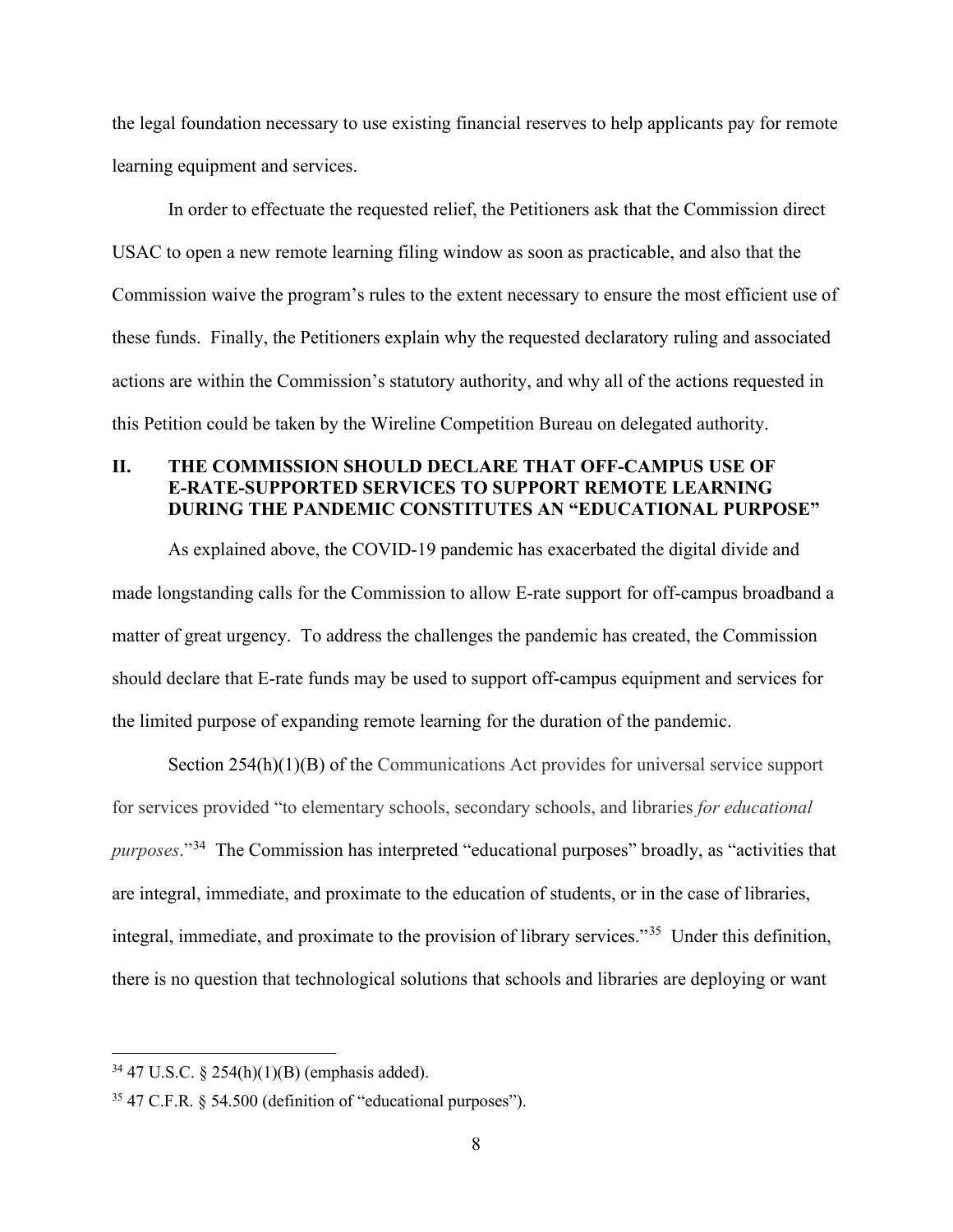to deploy to expand broadband accessibility for remote learning during the pandemic will be used for educational purposes. This connectivity can take many forms: examples include (1) a cable or telephone company connection to a student or teacher home; (2) personal hotspots with mobile data connections; (3) school or library Wi-Fi networks; (4) school bus or other Wi-Fi hotspots in targeted locations; or (5) a fixed wireless private LTE solution where the district's network connects directly to student and teacher homes. These solutions are integral, immediate, and proximate to the education of students: as explained above, these facilities will not just be improving students' educational experiences, but in many cases will be making it possible for students to learn *at all*.

The requested declaratory ruling would be consistent with prior decisions where the Commission has authorized the use of E-rate funding to support off-campus services and equipment used for educational purposes. The Commission has established a presumption that services provided on a school campus serve an educational purpose.<sup>[36](#page-12-0)</sup> This presumption does not mean there is a ban on using E-rate services provided off campus; it simply means that the applicant needs to show that the service serves an "educational purpose." With respect to services provided off campus, the Commission has noted that various off-site activities do serve educational purposes, such as "a school bus driver's use of wireless telecommunications services while delivering children to and from school, a library staff person's use of wireless telecommunications service on a library's mobile library unit van, and the use by teachers or other school staff of wireless telecommunications service while accompanying students on a

<span id="page-12-0"></span><sup>36</sup> *Schools and Libraries Universal Service Support Mechanism*, CC Docket No. 02-6, Second Report and Order and Further Notice of Proposed Rulemaking, 18 FCC Rcd 9202, 9208 ¶ 17 (2003) (*Second Report and Order*).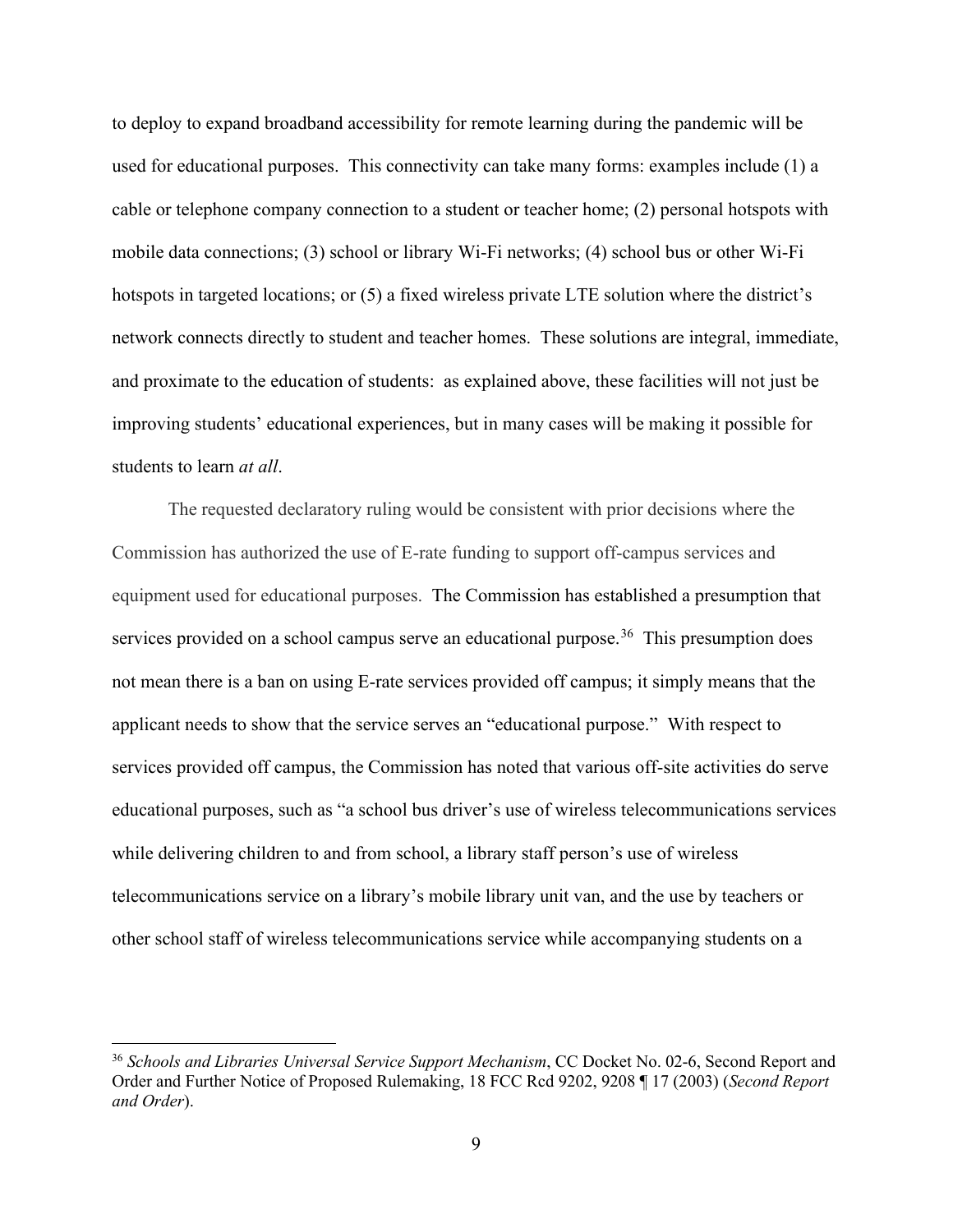field trip or sporting event."[37](#page-13-1) As noted above, in 2010 the Commission established a pilot program to explore funding off-campus use of E-rate-supported services, acknowledging "the benefits of enabling innovation in learning outside the boundaries of the school building and the traditional school day."[38](#page-13-2) More recently, in the *First E-rate Modernization Order*, the Commission noted that bookmobiles are eligible for E-rate support.<sup>[39](#page-13-3)</sup> The Petitioners respectfully argue that allowing the temporary use of E-rate funding to support off-campus services, as the Petitioners request, would be consistent with these prior off-campus uses of E-rate-supported services that the Commission has allowed, particularly because the Petitioners are requesting this relief for a limited time.

Because the statute and Commission precedent support declaring remote learning to be an educational purpose under the limited circumstances described herein, the Petitioners respectfully asks that the Commission grant the requested declaratory ruling.

## <span id="page-13-0"></span>**III. THE COMMISSION SHOULD DECLARE IMMEDIATELY THAT COST-ALLOCATION OF CURRENTLY ELIGIBLE E-RATE SERVICES USED OFF-CAMPUS IS NOT REQUIRED**

Once the Commission has found that remote learning is an "educational purpose" during the pandemic, it should also clarify immediately the effect of that declaration on specific existing program policies. Specifically, the requested declaratory ruling would make it unnecessary for schools to cost-allocate between on- and off-campus uses and would give them greater flexibility

<span id="page-13-1"></span><sup>37</sup> *Sixth Report and Order*, 25 FCC Rcd at 18778 n.90.

<span id="page-13-2"></span><sup>38</sup> *See id.* at 18784 ¶ 43.

<span id="page-13-3"></span><sup>39</sup> *Modernizing the E-rate Program for Schools and Libraries*, WC Docket No. 13-184, Report and Order and Further Notice of Proposed Rulemaking, 29 FCC Rcd 8870, 8933 ¶ 153 (2014) (*First E-rate Modernization Order*).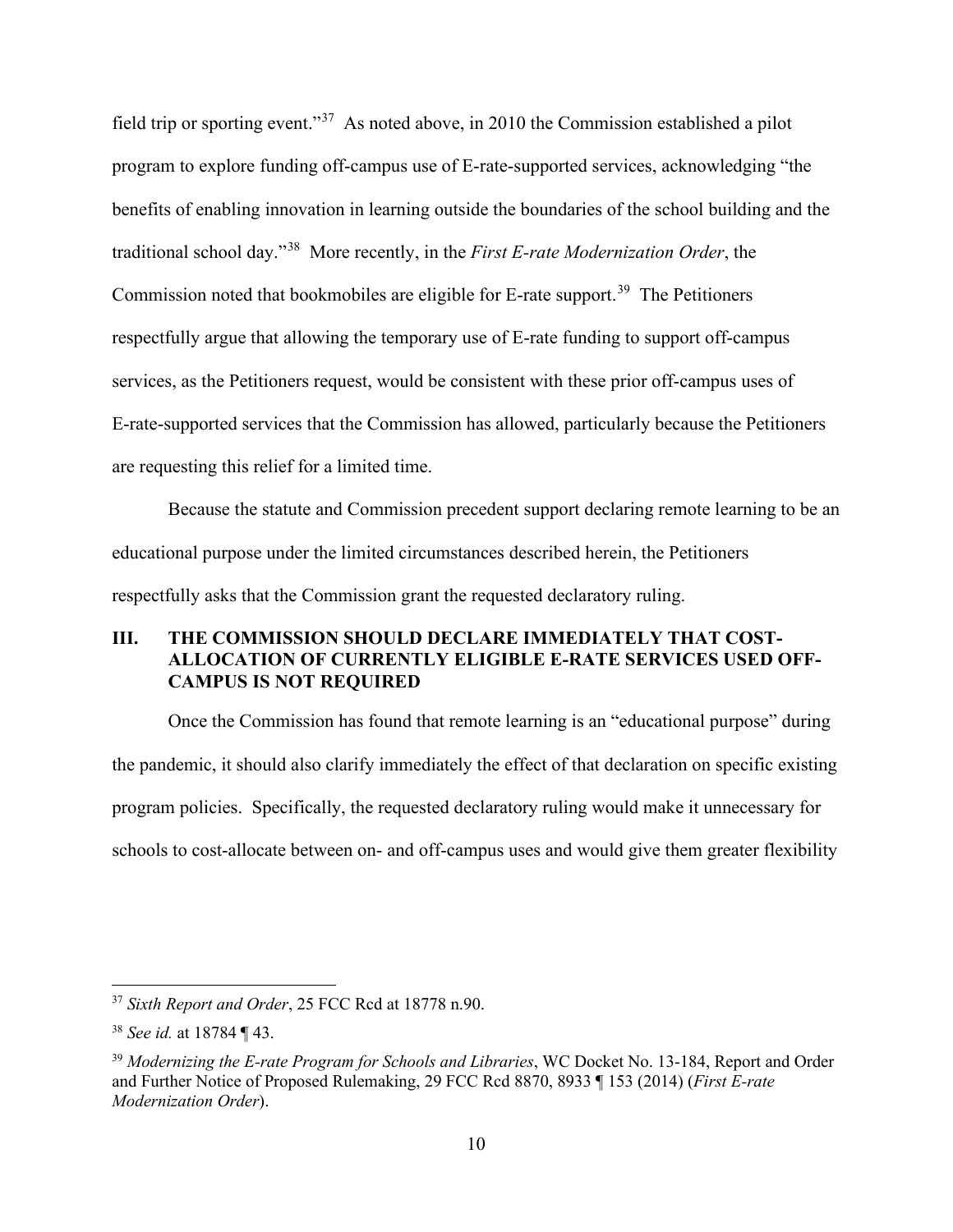to use their existing broadband connections to connect students to the Internet from their homes or other locations for educational purposes.<sup>40</sup>

While the Commission has allowed the use of E-rate services off-campus, as described above, the Commission's general approach has been that most off-campus services are not eligible.<sup>41</sup> Here, the Commission should state specifically that, for the duration of pandemic, applicants do not have to forgo E-rate funding on the costs of services used outside of the school or library campus when those services are used for remote learning. The immediate granting of this relief would mean that applicants do not have to undertake the complicated cost allocations for their FY 2021 applications, which are due by March 25, 2021.

In fact, the Commission does not even need to issue the requested declaratory ruling that remote learning constitutes an "educational purpose" before clarifying that cost-allocation for remote learning use is not required. Prior to the Commission's *Sixth Report and Order* in 2010, schools were required to deduct a prorated amount from their funding requests if the services were used after school hours by the general public at a school; this "community use" was not considered to be for an "educational purpose."[42](#page-14-2) In the *Sixth Report and Order*, the Commission revised the rule stating that E-rate-funded services must be used solely for educational purposes

<span id="page-14-0"></span><sup>&</sup>lt;sup>40</sup> As noted above, many other parties have already filed petitions requesting E-rate support for offcampus broadband connections.

<span id="page-14-1"></span><sup>41</sup> *Sixth Report and Order*, 25 FCC Rcd at 18778 ¶ 41 ("[O]ur rules presume that services used on school or library premises are serving an educational purpose . . . . If a device that provides wireless Internet access service, such as a laptop or other mobile computing device, is taken off school or library premises, however, applicants are required to cost-allocate the dollar amount of support for wireless Internet access use for the time that the device is not at the school or library and remove that portion from its E-rate funding request."); *see also Wireline Competition Bureau Confirms That Community Use of E-Rate-Supported Wi-Fi Networks Is Permitted During School and Library Closures Due To Covid-19 Pandemic*, CC Docket No. 02-6, WC Docket No. 13-184, Public Notice, 35 FCC Rcd 2879 (2020).

<span id="page-14-2"></span><sup>42</sup> *See Sixth Report and Order*, 25 FCC Rcd at 18773-74 ¶¶ 20-21.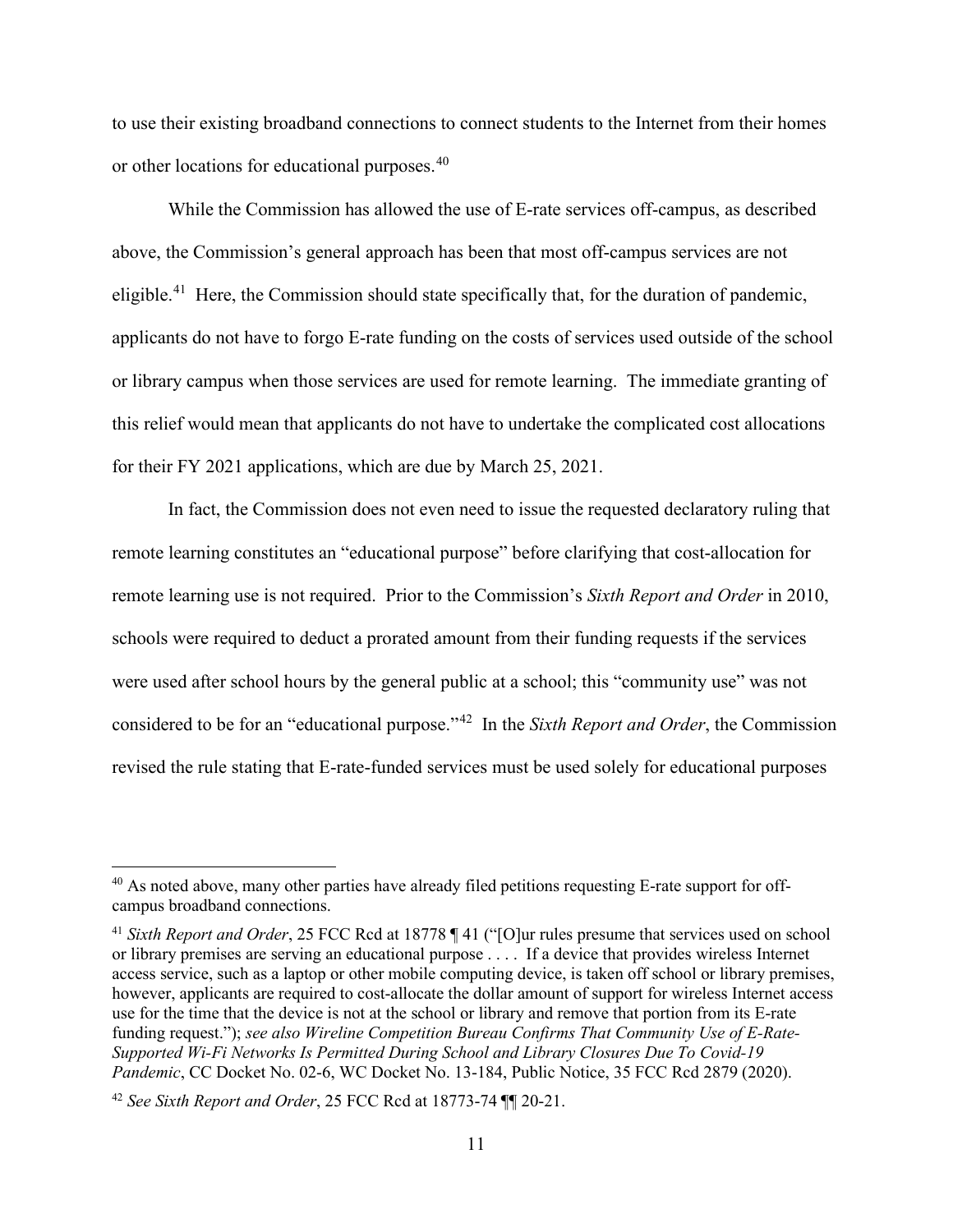to state instead that E-rate services must be used "*primarily* for educational purposes."[43](#page-15-0) That change meant that some use for non-educational purposes—"community use"—was allowed without requiring schools to cost-allocate their funding requests.<sup>[44](#page-15-1)</sup> Therefore, even if the Commission did not declare remote learning to be an "educational purpose," the Commission (or the Bureau) could nonetheless immediately clarify that applicants do not have to cost-allocate funding for off-campus services used for remote learning because those services are being used *primarily* for educational purposes.

Allowing schools and libraries to use their E-rate funded broadband to serve teachers and students no matter where they are located *for educational purposes* without cost allocation results in a more efficient use of the E-rate funding. And, as reiterated in the Bureau's March 2020 Public Notice, it would also be appropriate for the requested clarification of the costallocation rule to cover services and equipment purchased by libraries to extend E-rate-supported services beyond library property—whether via a small tower that expands coverage to allow socially distanced broadband access, or via a Wi-Fi-enabled bookmobile or school bus—to help students access the Internet.<sup>[45](#page-15-2)</sup>

The Petitioners emphasize that the further clarification on cost allocation need not impose any additional costs on the E-rate program. Schools and libraries will simply have the flexibility

<span id="page-15-0"></span><sup>43</sup> *See* 47 C.F.R. § 54.503(c)(2)(ii)(A); *Sixth Report and Order*, 25 FCC Rcd at 18774 ¶ 22.

<span id="page-15-1"></span><sup>44</sup> *Sixth Report and Order*, 25 FCC Rcd at 18774-77 ¶¶ 22-27.

<span id="page-15-2"></span><sup>45</sup> *See Wireline Competition Bureau Confirms That Community Use of E-Rate-Supported Wi-Fi Networks Is Permitted During School and Library Closures Due To Covid-19 Pandemic*, CC Docket No. 02-6, WC Docket No. 13-184, Public Notice, 35 FCC Rcd 2879 (2020).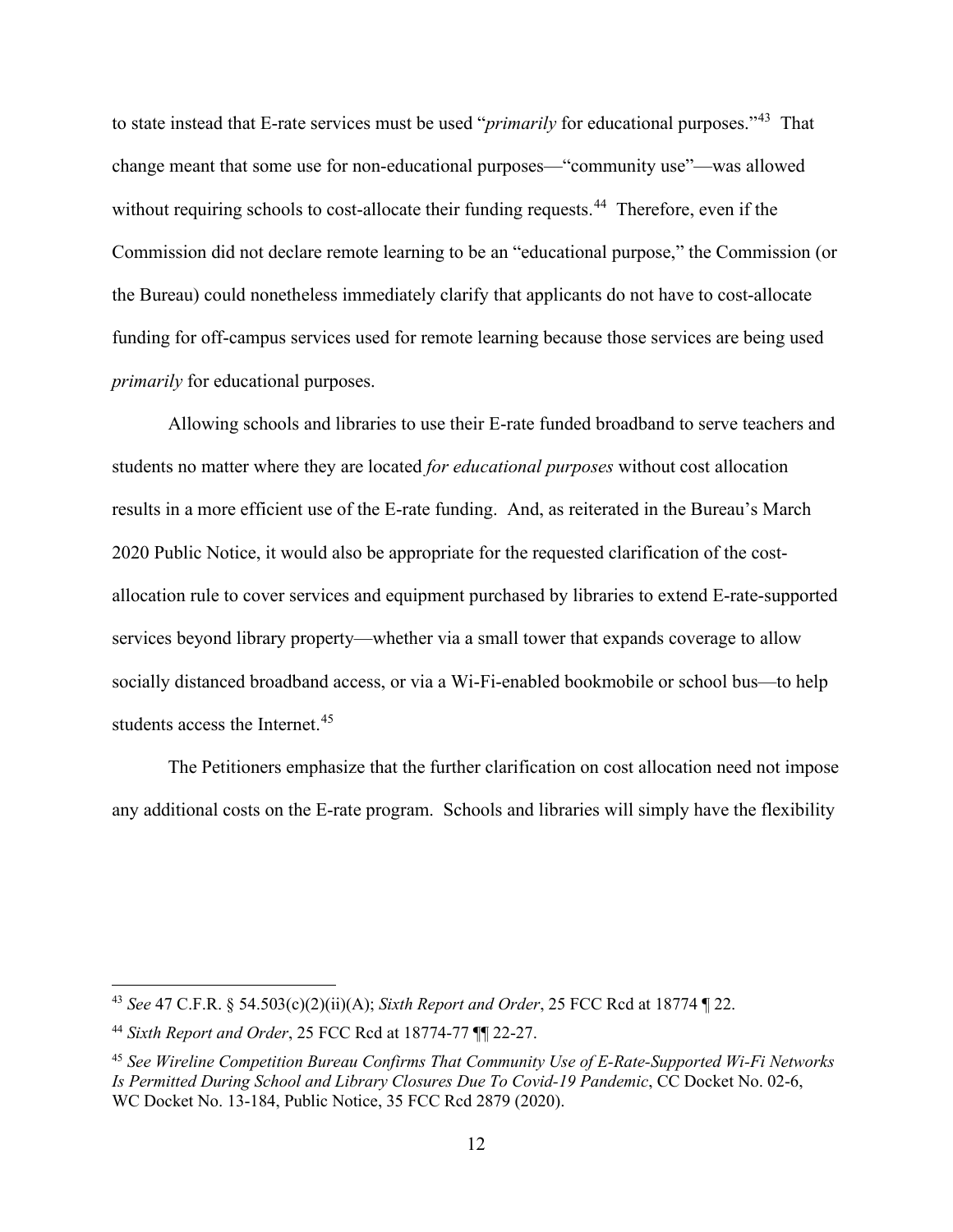to use their existing funding to keep students learning during the unprecedented challenges they are currently facing.[46](#page-16-2) 

## <span id="page-16-0"></span>**IV. THE COMMISSION SHOULD ALLOW APPLICANTS TO APPLY FOR ADDITIONAL E-RATE FUNDS FOR OFF-CAMPUS SERVICES FOR REMOTE LEARNING**

Additional funding and flexibility for schools and libraries to use the connectivity solution most appropriate for their students and needs could immediately narrow the online learning equity gap. To that end, the Petitioners respectfully request that the Commission authorize the use of existing E-rate "reserve" funds for off-campus services to facilitate remote learning during the pandemic. The Petitioners ask that the Commission direct USAC to open a new window for applications for this additional funding as soon as practicable. The Petitioners ask that the Commission waive any rules necessary to allow applicants to take advantage of this additional funding, including the competitive bidding, application, and eligible services rules. Finally, the Petitioners note that any of the actions requested below could also be taken by the Wireline Competition Bureau on delegated authority.

## <span id="page-16-1"></span>**A. The Commission Should Use Existing "Reserves" to Fund Off-campus E-rate Services**

As the Petitioners have explained, in certain circumstances—like a school extending its Wi-Fi signal off-campus—the requested clarification of the cost-allocation rule for off-campus use will not require additional E-rate funding and will have an enormous positive effect. Given the severity of the crisis facing the nation's schools, however, the Petitioners believe that the Commission should and can do more. Specifically, the Commission should make additional

<span id="page-16-2"></span><sup>&</sup>lt;sup>46</sup> If the requested relief does result in increased demand for funding, the Commission can address the increased demand without collecting additional contributions, as discussed more fully below.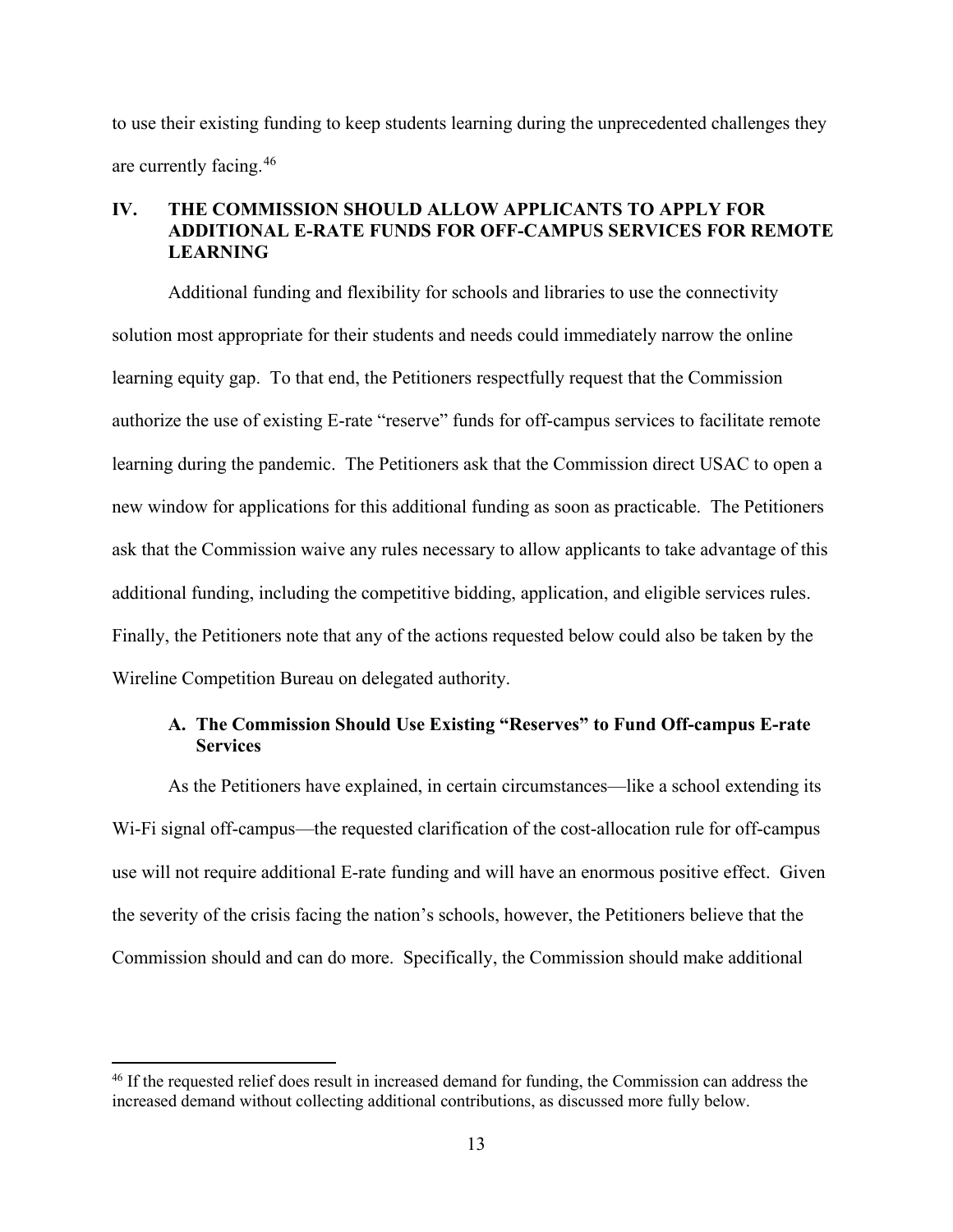E-rate funding available to support off-campus learning during the pandemic and temporarily waive any E-rate regulations that stand in the way.

First, the Petitioners urge the Commission to make E-rate funding that is currently in "reserve" available for this purpose. These funds could include monies that were committed in previous years but were not used by the applicants ("carry-forward" or "rollover"). E-rate carryforward funding held in reserve has been substantial in recent years. This past July, the Wireline Competition Bureau reported that "according to USAC projections, \$500 million in unused funds from previous years is available for use in E-Rate funding year  $2020$ .<sup> $47$ </sup> The potentially available funds also could include monies set aside for appeals that have not yet been addressed by USAC or the Commission.<sup>[48](#page-17-1)</sup> There is precedent for the use of reserve funds. In 2011, the Bureau directed USAC to accelerate disbursements of E-rate funding reserves so that more schools and libraries could access priority two funding.<sup>49</sup> The Petitioners respectfully argue that, consistent with that prior exercise of delegated authority, the Bureau could direct USAC to identify funds that would be available for carry-forward or held back for appeals and instead assign those funds to be used for remote learning applications. There is simply no reason during a time of national crisis that E-rate funding should be kept in the bank when it is desperately needed by schools and libraries.

The Petitioners ask that the Commission follow existing E-rate discount methodology in the allocation of these funds. That methodology would continue to prioritize applicants in rural

<span id="page-17-0"></span><sup>47</sup>*Wireline Competition Bureau Directs USAC to Fully Fund Eligible Category One and Category Two E-Rate Requests*, CC Docket No. 02-6, Public Notice, 35 FCC Rcd 6756, 6756 (July 6, 2020) (*July 2020 Public Notice*).

<span id="page-17-1"></span><sup>48</sup> *Second Report and Order*, 18 FCC Rcd at 9223 ¶ 62 (2003)

<span id="page-17-2"></span><sup>49</sup> *Schools and Libraries Universal Service Support Mechanism; Funds For Learning, LLC Petition to Reject the Administrator's Discount Threshold Recommendation for Funding Year 2010*, CC Docket No. 02-6, Order, 26 FCC Rcd 11145, 11145 ¶ 1 (Wireline Comp. Bur. 2011) (*Funds for Learning Order*).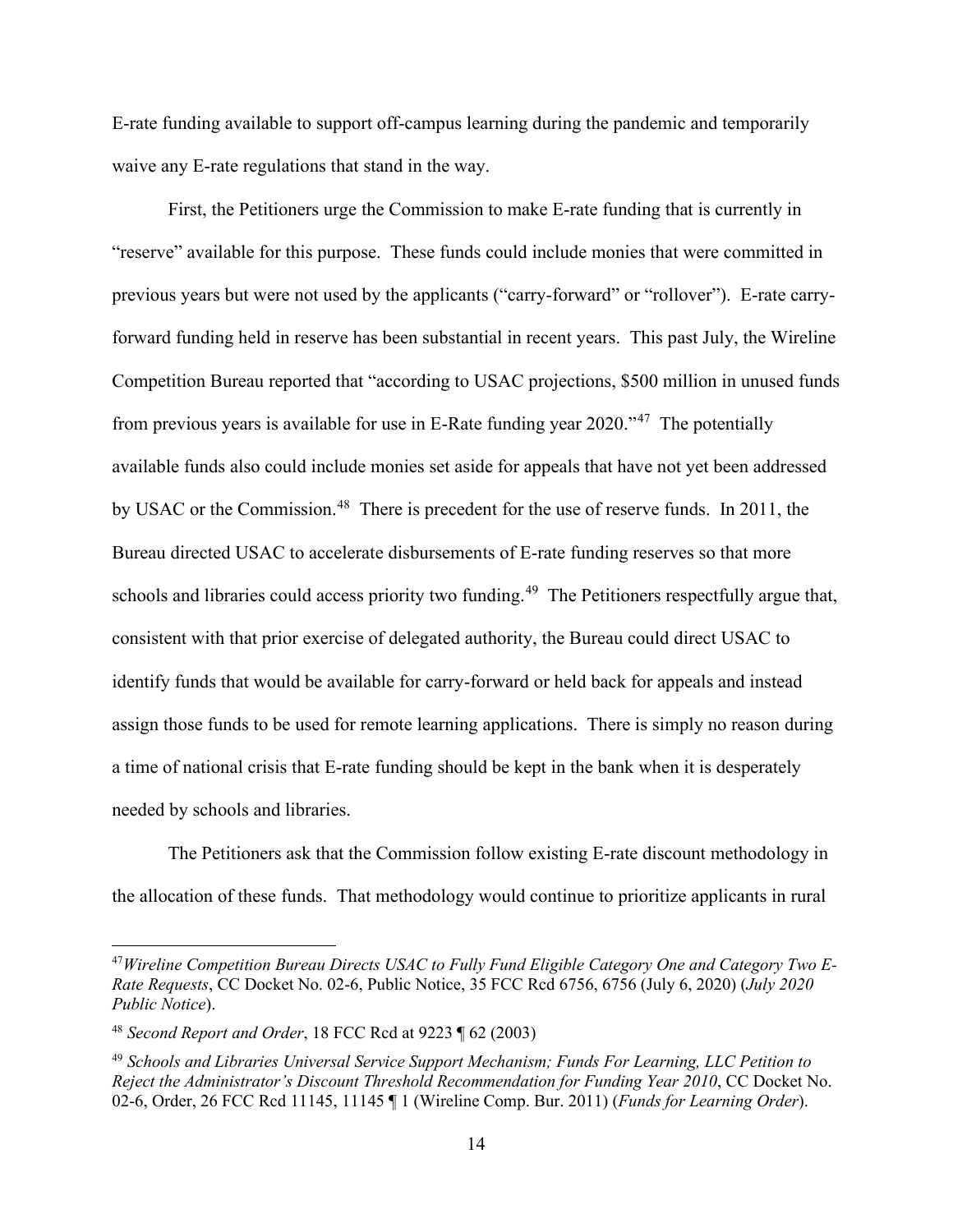locations and those with the highest poverty rates. It also would ensure that applicants have an incentive to carefully consider the cost of the services when selecting the services and the provider. This approach will ensure that the available resources will be used to reach as many school students as possible.

The Petitioners also note that the demand may exceed the funds already collected. In recent years, annual E-rate program demand has typically been about \$1 billion under the program cap, as was noted in a letter from 16 U.S. senators to the Commission last March.<sup>[50](#page-18-0)</sup> The Bureau reported last July that USAC estimated the total demand for FY 2020 would be \$2.91 billion.<sup>51</sup> As the inflation-adjusted cap for FY 2020 is \$4.23 billion,<sup>[52](#page-18-2)</sup> the program appears to have the potential to approve additional emergency expenditures by schools and libraries by as much as \$1.3 billion.

Should demand for additional funding exceed the available E-rate funding, the Commission has a variety of options. For example, the Commission could simply cap additional funding, then either divide the available funds equally among applicants or use a formula, similar to that which exists for Category 2 services.<sup>[53](#page-18-3)</sup> To help ensure funds reach as many communities as possible, the Commission should ensure that funding to schools and school districts does not

<span id="page-18-0"></span><sup>50</sup> Letter from Senators Edward J. Markey, Brian Schatz, Michael Bennet, et al., to Chairman Ajit Pai (Mar. 16, 2020), *available at* [https://tinyurl.com/qr9bjoa.](https://tinyurl.com/qr9bjoa)

<span id="page-18-1"></span><sup>51</sup> *See July 2020 Public* Notice, 35 FCC Rcd at 6756.

<span id="page-18-2"></span><sup>52</sup> *See Wireline Competition Bureau Announces E-Rate and RHC Programs' Inflation-Based Caps for Funding Year 2020,* CC Docket No. 02-6, Public Notice, 35 FCC Rcd 2062 (Wireline Comp. Bur. 2020); 47 C.F.R. § 54.507(a)(3).

<span id="page-18-3"></span><sup>&</sup>lt;sup>53</sup> The Commission could ask schools and libraries to report how many students and staff without home Internet access they are serving or need to serve and a certain amount of funding could be provided per capita.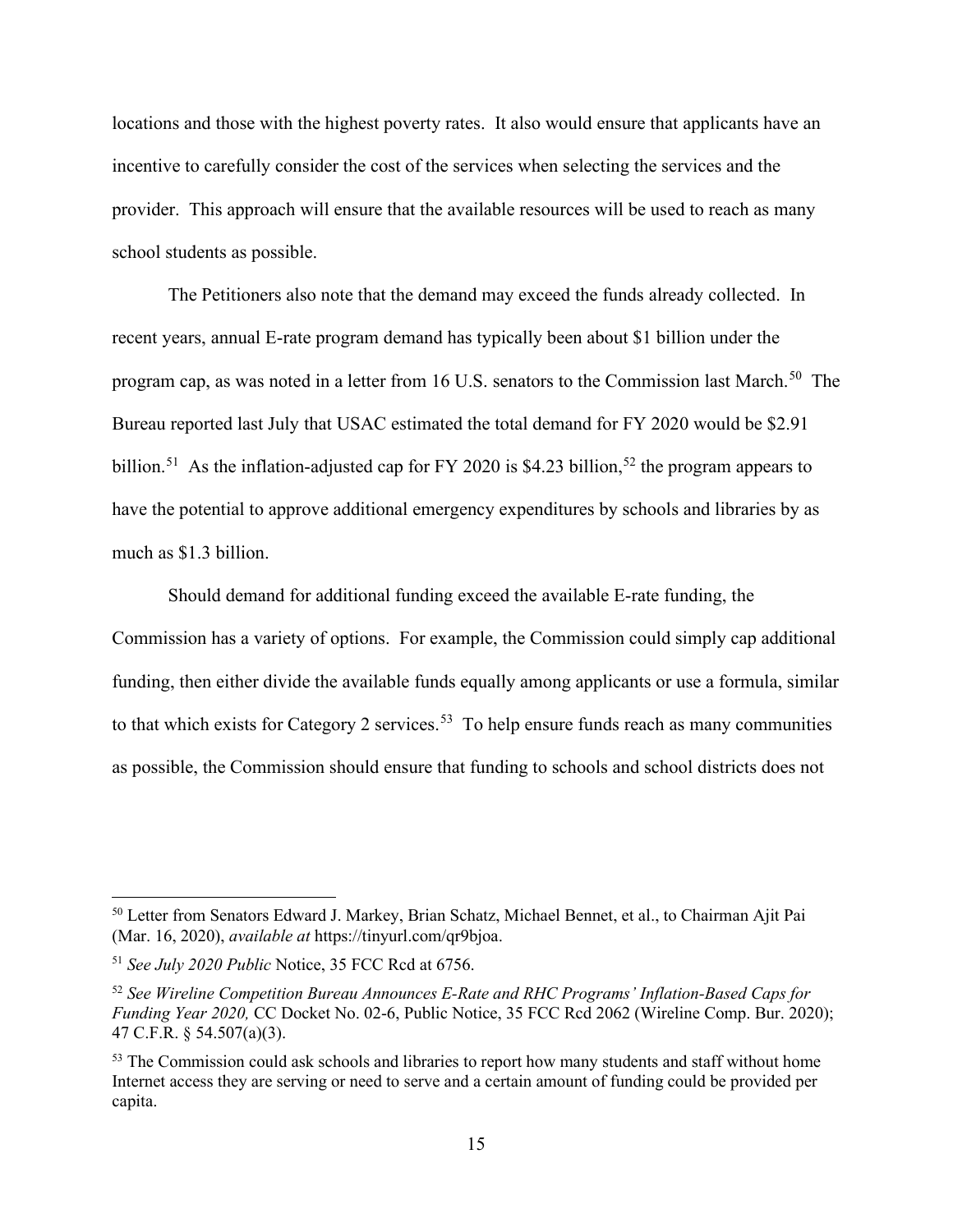pay for services paid for by other federal funding (although the other funding could be used to pay the applicant's share of the total costs of services).<sup>[54](#page-19-1)</sup>

## <span id="page-19-0"></span>**B. The Commission Should Direct USAC to Open an Additional Window for Remote Learning Applications**

To effectuate the cost-allocation relief requested above, the Commission should direct USAC to open an additional filing window—a "remote learning application window" specifically for remote learning funding requests. The Commission's rules authorize USAC to "implement such additional filing periods as it deems necessary."<sup>55</sup> According to the rule, USAC could itself make the determination that an additional window is necessary, especially given the crisis situation the country is currently facing. As a practical matter, however, USAC is unlikely to act without direction from the Commission. The Petitioners therefore ask the Commission (or the Bureau) to direct USAC to open an additional funding window as soon as practicable, to allow applicants to request additional funding—either for new services or for service that were previously cost-allocated—for off-campus broadband connections and equipment that would be used to serve students and teachers.

To be clear, the remote learning application window would be a separate filing window solely for applications for off-campus services in support of remote learning for Funding Years 2020 and 2021. While it may overlap with the normal Funding Year 2021 filing window, they would be separate windows with separate deadlines. The Petitioners note that applicants are currently preparing applications for FY 2021. In light of that upcoming deadline, and the Petitioners' request that the Commission open the remote learning application window as soon as

<span id="page-19-1"></span><sup>&</sup>lt;sup>54</sup> Some states have allowed the use of CARES Act funds for remote learning connectivity and supporting network equipment.

<span id="page-19-2"></span><sup>55</sup> 47 C.F.R. § 54.507(c).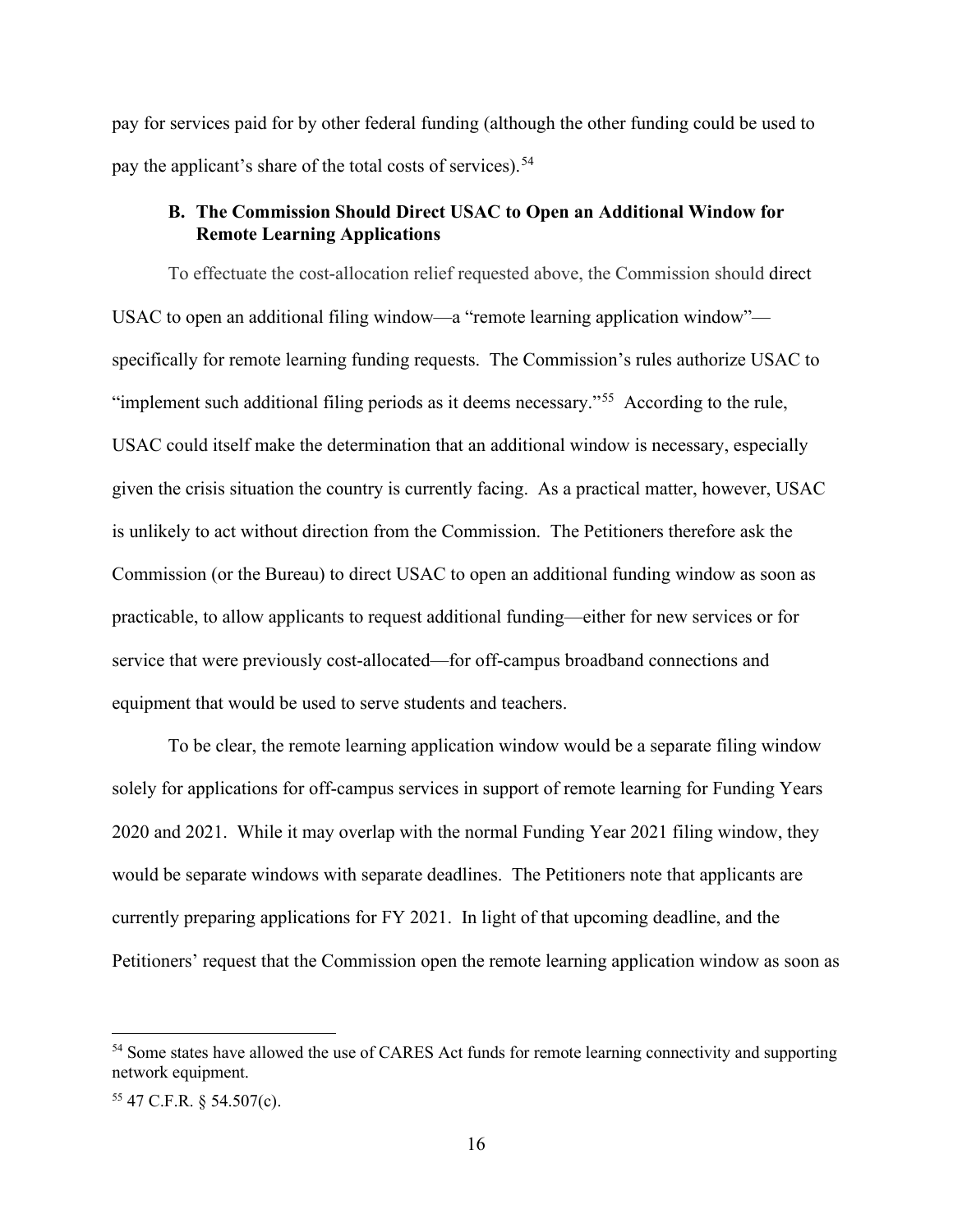practicable, the Petitioners request that the remote learning application window remain open for at least 30 days after the Funding Year 2021 window closes on March 25, 2021. This timing would allow the Commission to open the remote learning application window as soon as possible while giving applicants ample time to prepare applications both for ordinary Funding Year 2021 funding *and* for the remote learning funding made available by granting this Petition.

### <span id="page-20-0"></span>**C. The Commission Should Waive Its Rules to the Extent Necessary to Allow Applicants to Take Advantage of the Relief Described Above**

To make the most efficient use of federal funds, to ensure that schools and libraries have the ability to serve their student and teachers most effectively, and to distribute funds as quickly as possible, the Commission should waive the competitive bidding rules, streamline the E-rate FCC Form 471 application, and waive the eligible services rule to add network equipment and other services as eligible when purchased for off-campus educational purposes, in order to effectuate the relief requested above. These waivers should cover services purchased both in FYs 2020 and 2021. All of the requested waivers could be granted by the Bureau on delegated authority.

Any of the Commission's rules may be waived if good cause is shown.<sup>56</sup> The Commission may exercise its discretion to waive a rule where the particular facts make strict compliance inconsistent with the public interest.<sup>57</sup> In addition, the Commission may take into account considerations of hardship, equity, or more effective implementation of overall policy on an individual basis.[58](#page-20-3)

<span id="page-20-1"></span><sup>56</sup> 47 C.F.R. § 1.3.

<span id="page-20-2"></span><sup>57</sup> Northeast Cellular Telephone Co. v. FCC, 897 F.2d 1164, 1166 (D.C. Cir. 1990).

<span id="page-20-3"></span><sup>58</sup> WAIT Radio v. FCC, 418 F.2d 1153, 1159 (D.C. Cir. 1969); Northeast Cellular, 897 F.2d at 1166.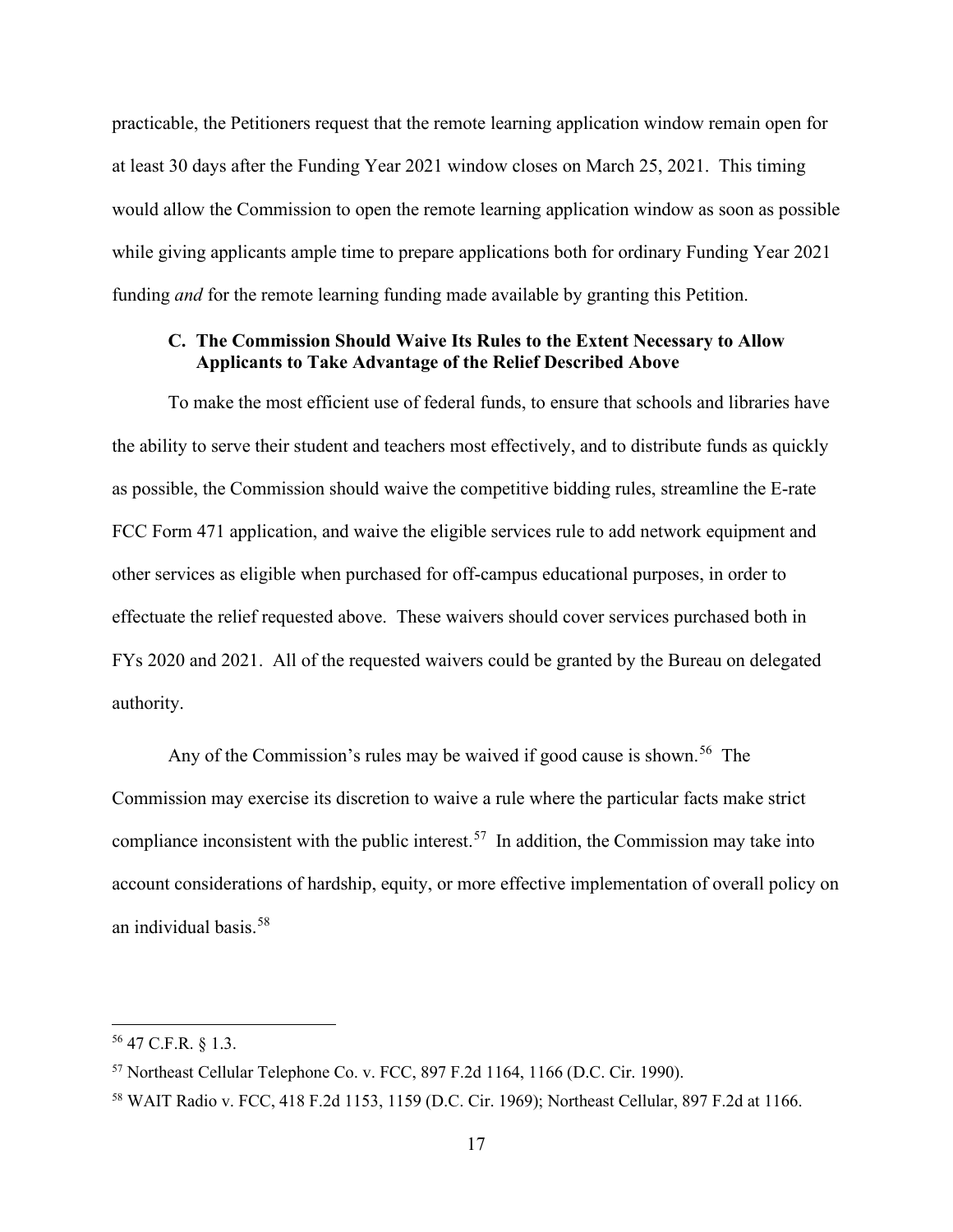**Competitive Bidding Rules.** First, the Petitioners ask the Commission to waive the competitive bidding rules to allow schools to ask for additional funding to increase their broadband capacity.[59](#page-21-0) This will allow schools to apply for additional E-rate funding pursuant to the request for declaratory ruling above, without having to conduct a new competitive bidding process. As explained above, schools providing broadband connectivity directly to students is the only way to ensure their students learning remotely can have access to an education. It is therefore in the public interest to waive the competitive bidding rules as requested.

The requested waiver would not compromise the goals of the E-rate program or undermine the competitive bidding requirements. Many school districts have already conducted a competitive bidding process for the broadband facilities and services they have now. They have selected and are receiving service from the service provider that submitted the most costeffective bid and made these economical choices before they knew any E-rate funding may be available. Schools therefore had even more of an incentive to get the best prices. Consistent with the approach taken in the RHC COVID-19 Telehealth program, there is no need to require a new competitive bidding process to disburse additional E-rate funding.<sup>60</sup>

**Eligible Services Rule.** The Petitioners also ask the Commission to waive the eligible services rule for FYs 2020 and 2021, and find that wired or wireless network access equipment and services necessary for remote learning would be eligible services for the remote learning

<span id="page-21-0"></span><sup>&</sup>lt;sup>59</sup> This waiver would include a waiver of the Commission's requirement that schools and libraries demonstrate that data plans and air cards must be the most cost-effective option for providing internal broadband access for portable mobile devices, if such rule applies off-campus. *First E-rate Modernization Order*, 29 FCC Rcd at 8932-33 ¶ 151. Given the urgency at which schools had to act before school started last fall, applicants may have had to purchase equipment and services without comparing these types of wireless services to other services.

<span id="page-21-1"></span><sup>60</sup> *Promoting Telehealth for Low-Income Consumers*; *COVID-19 Telehealth Program*, WC Docket Nos. 18-213, 20-89, Report and Order, 35 FCC Rcd 3366 (2020) (*Connected Care Pilot Program Order*).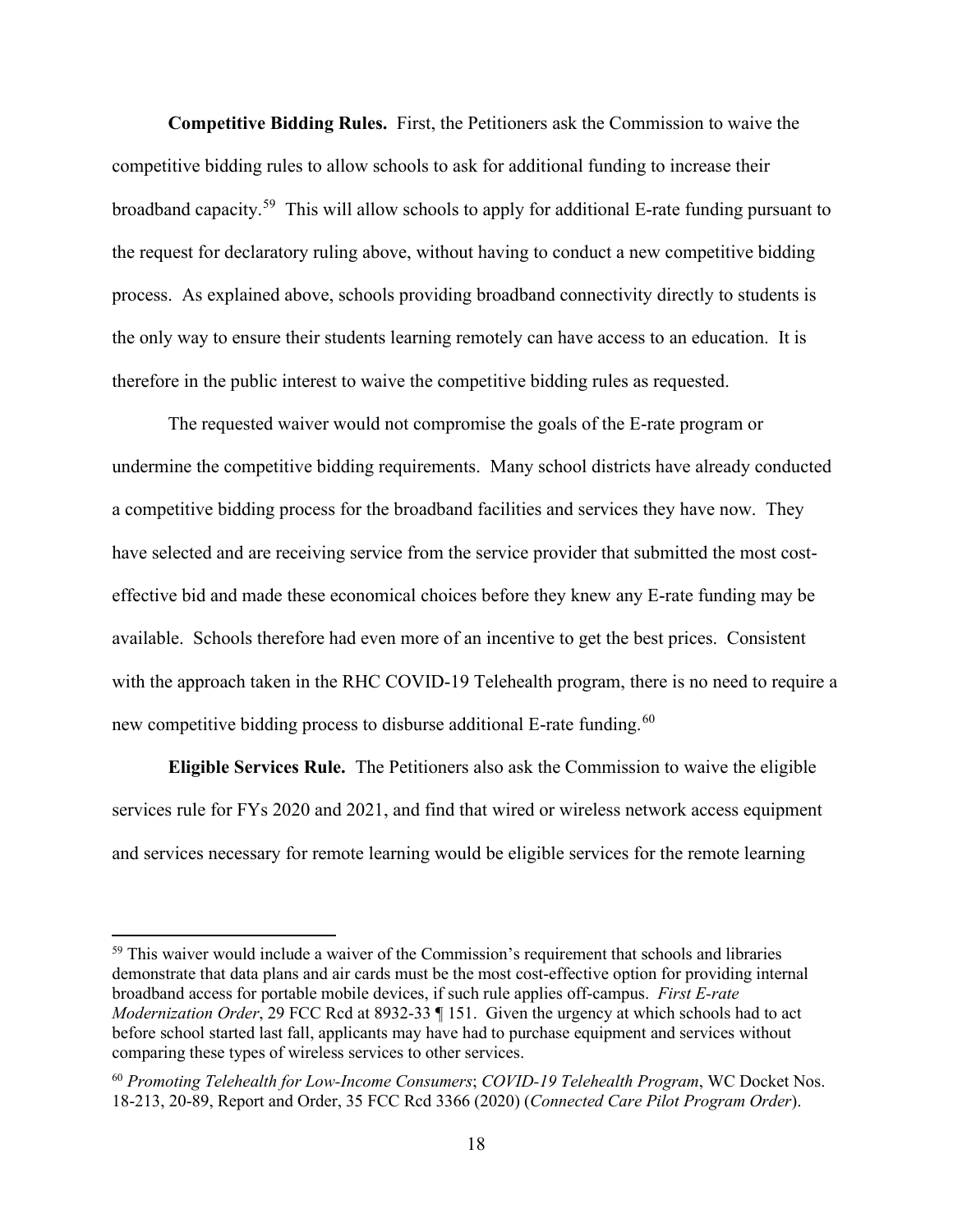application window. These services would not ordinarily be eligible for E-rate support, including, but not limited to, hotspot devices, and fixed or mobile wireless towers. [61](#page-22-0) This is in addition to network equipment, such as routers, and monthly recurring charges for telecommunications that are already eligible under the Commission's rules. The Commission should clarify that applicants that purchase equipment may keep that equipment for use after the pandemic, in order to ensure efficient use of E-rate funds.

Schools should be able to choose the solution that best works for them and their students—whether that is creating or expanding their own networks or purchasing services from existing telecommunications and Internet service providers. The Commission should keep its directives in this regard as broad as possible so as not to inadvertently omit or favor certain technologies. This waiver would also help schools extend broadband access to students who would otherwise lack such access, and therefore lack the ability to participate in remote learning, and as such is in the public interest.

**July 1, 2020 Effective Date.** The E-rate program usually is limited to the funding of prospective purchases of equipment and services. Many schools and libraries already have made purchases and are incurring expenses already to facilitate off-campus connectivity. These entities should be permitted to benefit from the special filing window as well. The Commission should therefore allow applicants to apply for retroactive funding of their FY 2020 expenses as well as for funding of any prospective purchases from the inception of the pandemic emergency through FY 2021. Between the challenges of producing and administering millions of vaccines

<span id="page-22-0"></span> $<sup>61</sup>$  For example, one wireless solution is a small tower that can be placed on the back of a pickup truck and</sup> deployed to remote locations relatively easily. These towers are attached by cable to existing routers on a carrier's fiber backbone. Each of these units can provide 300 Mbps of capacity within a 200-yard radius—essentially, each one functions as a "super-hotspot."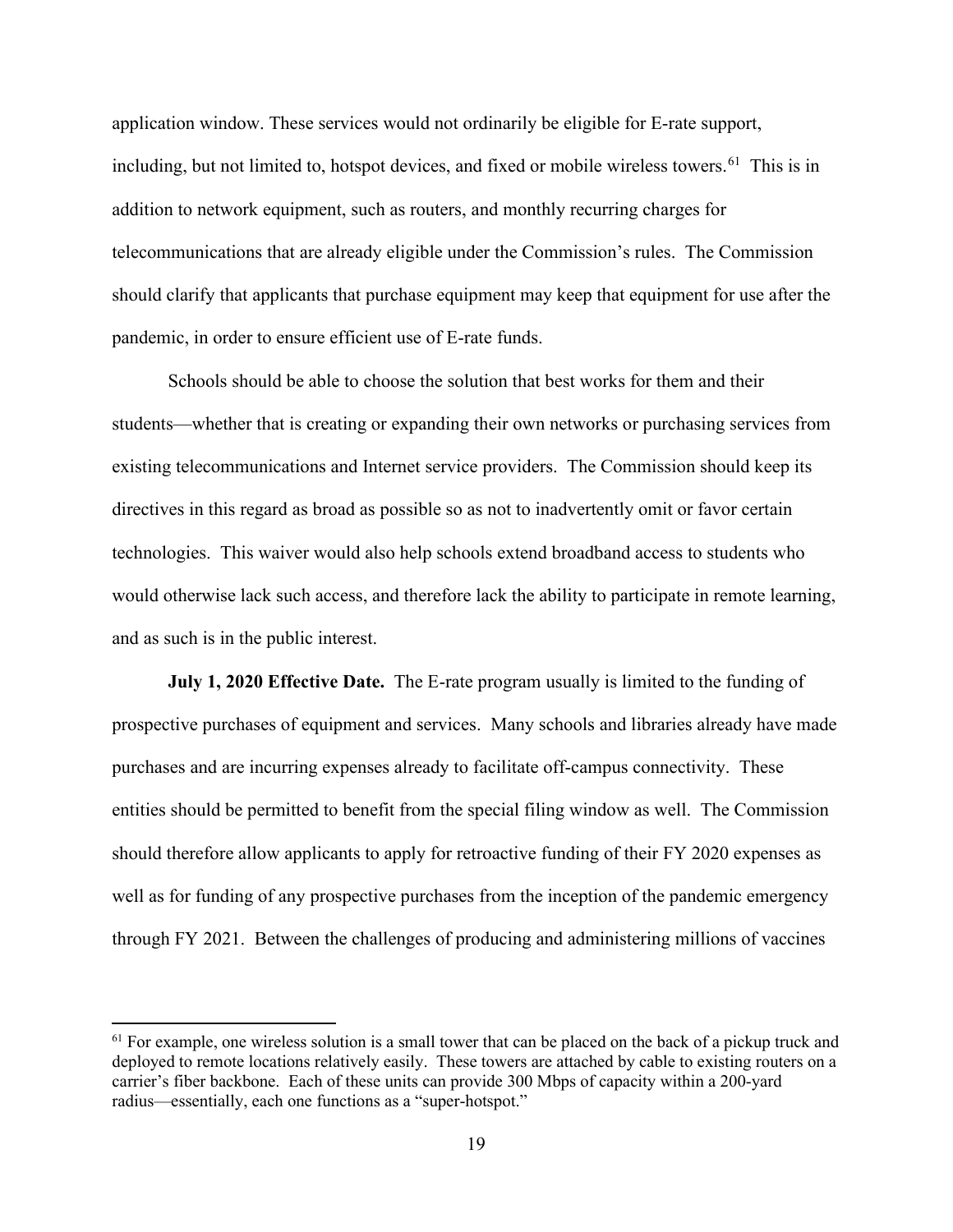(none of which is currently approved for children under 16) and the uncertainties surrounding the new strains of COVID, it is far from clear how many U.S. students will be back in school full time when the 2021-2022 school year begins in the fall.

#### **Waiver of Form 471 Certifications and Other Streamlining Measures.** The

applications for requesting off-campus funding for educational activities may require waiver of other regulations that are embedded in the Form 471 certifications.<sup>[62](#page-23-2)</sup> The Petitioners respectfully ask the Commission to establish a streamlined process that will allow for expedited review and processing of the applications. It is imperative that the funds are disbursed as quickly as possible to schools and libraries in order to ensure all students have access to online remote learning. The Petitioners note that the Children's Internet Protection Act applies to Internet access services funded by E-rate, at least to the extent schools and libraries provide the devices students are using to access the Internet.  $63$ 

## <span id="page-23-0"></span>**V. THE REQUESTED ACTIONS ARE WITHIN THE COMMISSION'S STATUTORY AUTHORITY, AS WELL AS THE AUTHORITY DELEGATED TO THE BUREAU**

#### **A. The Commission Has Statutory Authority to Grant the Requested Relief**

<span id="page-23-1"></span>Granting the requested declaratory ruling and waivers are within the Commission's authority to administer the Communications Act.[64](#page-23-4) Declaratory rulings are specifically authorized "to terminate a controversy or remove uncertainty" about the interpretation and

<span id="page-23-2"></span> $62$  For example, one certification requires applicants to verify they are compliant with cost allocation requirements. Another certification states that only the entities listed on the application will be recipients of the services. Yet another certification requires there to be legally binding agreements in place to support the requested services and equipment. These are just examples of some of the certifications that need to be reviewed and will need to be waived.

<span id="page-23-3"></span><sup>63</sup> 47 U.S.C. § 254(h)(5)(A)(i) ("an elementary or secondary school *having computers* with Internet access") (emphasis added).

<span id="page-23-4"></span><sup>64</sup> *City of Arlington v. FCC*, 569 U.S. 290, 307 (2013).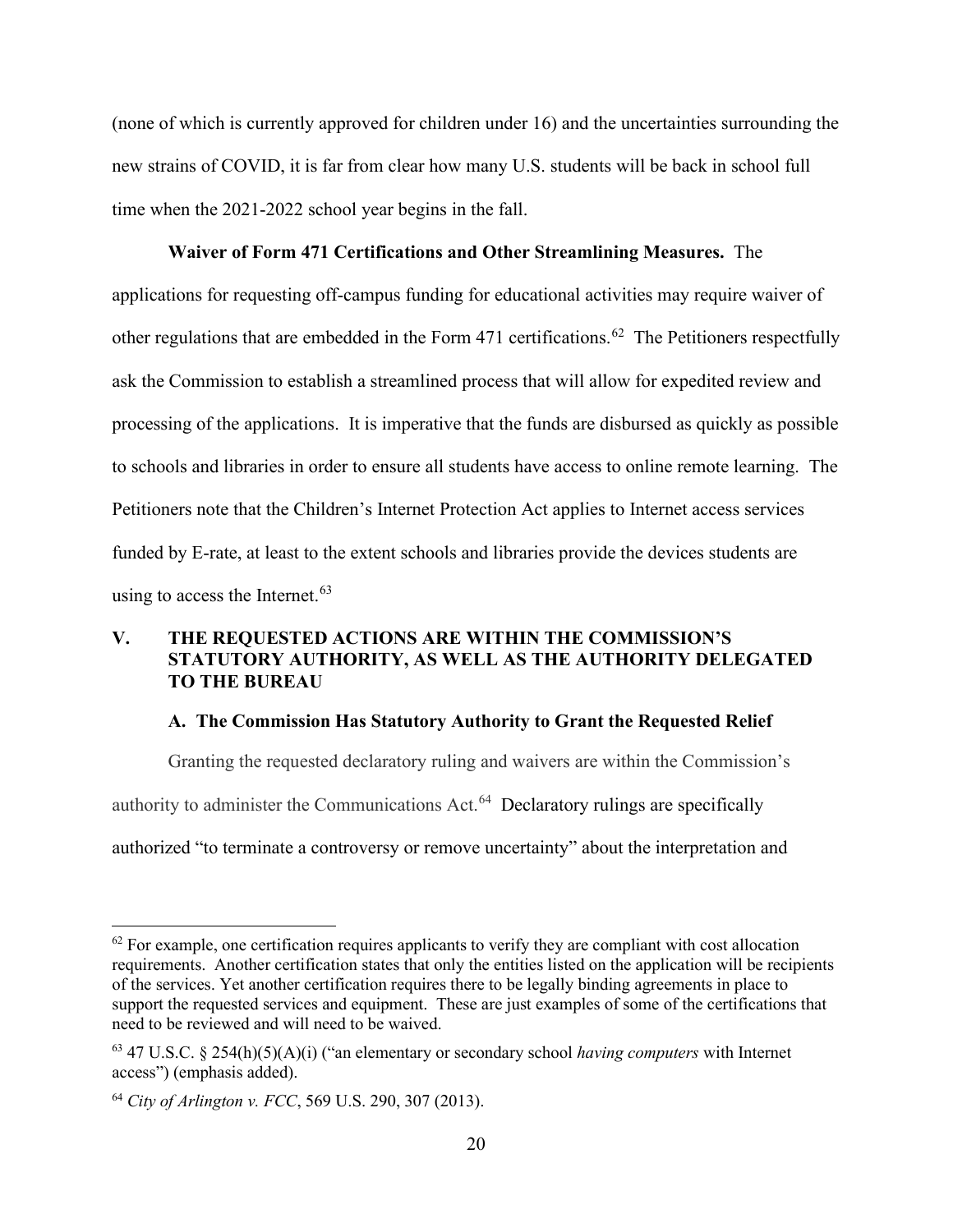application of the Communications Act and implementing rules.<sup>[65](#page-24-0)</sup> The Commission can issue the requested declaratory ruling consistent with its authority to interpret and implement the Act and its own rules. In addition, all of the actions requested in this Petition could be taken by the Wireline Competition Bureau on delegated authority.

As noted above, section 254(h)(1)(B) provides for universal service support for services provided "to elementary schools, secondary schools, and libraries *for educational purposes*."[66](#page-24-1)  The Commission has defined the term "educational purposes," and the Commission can further clarify whether off-campus use of equipment to support remote learning during the pandemic constitutes an "educational purpose" and is thus eligible for E-rate support under Section 254 of the Act.

Congress did not explicitly limit E-rate support to the physical classroom in section 254. Section  $251(h)(1)(B)$  makes no mention of the "classroom," referring more broadly to "elementary schools, secondary schools, and libraries." Likewise, section 251(c) does not reference "classroom" when defining universal service and authorizing the Commission to define the services eligible for universal support on an ongoing basis. Rather, section 251(c) uses the terms "education" (in section  $251(c)(1)$ ) and "schools" (in section  $251(c)(3)$ ), but never specifies the "classroom." Where section 254 does use the term "classroom," it does not always use it exclusively and restrictively.<sup>67</sup> It takes quite a narrow reading of the statute, then, to conclude

<span id="page-24-0"></span><sup>&</sup>lt;sup>65</sup> 5 U.S.C. § 554(e); 47 C.F.R. § 1.2(a) ("The Commission may ... on motion or on its own motion issue a declaratory ruling terminating a controversy or removing uncertainty.")

<span id="page-24-1"></span><sup>66</sup> 47 U.S.C. § 254(h)(1)(B) (emphasis added).

<span id="page-24-2"></span><sup>67</sup> 47 U.S.C. § 254(b)(6) ("Elementary and secondary schools *and* classrooms . . . should have access to advanced telecommunications services . . . .") (emphasis added); 47 U.S.C. § 254(h)(2)(A) ("The Commission shall establish competitively neutral rules . . . to enhance, to the extent technically feasible and economically reasonable, access to advanced [telecommunications](https://www.law.cornell.edu/definitions/uscode.php?width=840&height=800&iframe=true&def_id=47-USC-155762055-1952898747&term_occur=999&term_src=title:47:chapter:5:subchapter:II:part:II:section:254) and [information services](https://www.law.cornell.edu/definitions/uscode.php?width=840&height=800&iframe=true&def_id=47-USC-197268543-1952898658&term_occur=999&term_src=title:47:chapter:5:subchapter:II:part:II:section:254) for all public and nonprofit elementary and secondary school classrooms . . . .").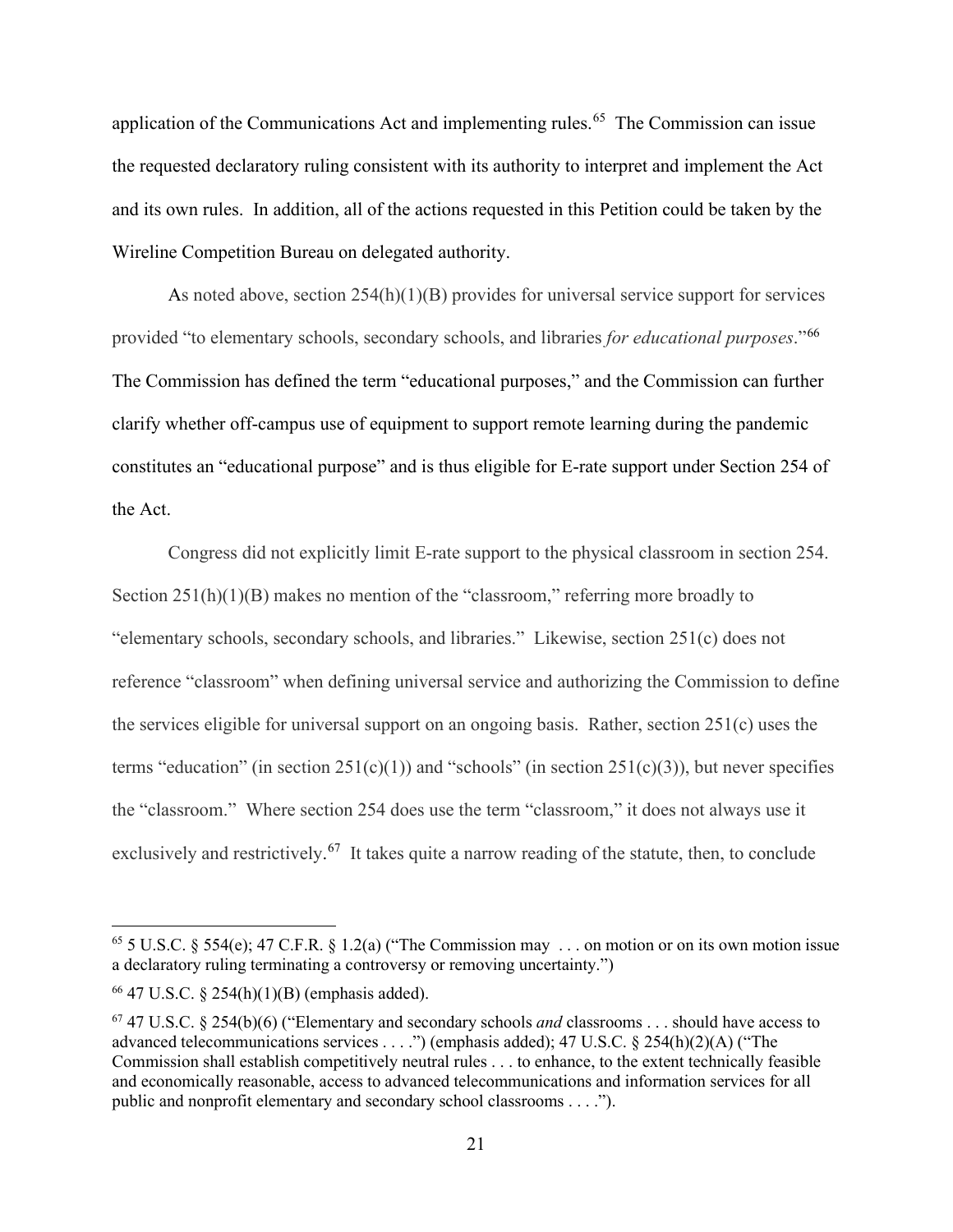that the Act limits E-rate support to the classroom when Congress gave no indication that it intended such a limitation.

Even if one were inclined to interpret the Act as generally limiting E-rate support to services and equipment provided in classrooms, it would still be appropriate—and consistent with the Commission's statutory authority—to grant the requested declaratory ruling. The Act does not define "classroom," and it is entirely practical and reasonable—especially during the current crisis—to interpret "classroom" as "the place where the students and teachers are engaging in instruction and learning." For the past year, students and teachers have been in different locations much more than normal, and have relied upon the Internet to establish virtual classrooms. A cramped reading of the Act that fails to reflect the realities of how education has been and is being delivered thwarts the goals of the E-rate program. In the context of the COVID-19 crisis, homes are very often the only classrooms available while schools are closed. The Commission has the authority to, and should, define the term "classroom" broadly enough to permit E-rate support for off-campus services during the pandemic.

The Petitioners also note that defining "classroom" narrowly in the face of COVID-19 would be inconsistent with actions the Commission has taken with respect to the Rural Healthcare (RHC) Program. The Commission has already concluded that it has the authority under section 254(h)(2)(A) of the Act to extend universal service funding to patients outside of healthcare facilities through its Connected Care Pilot Program.<sup>68</sup> The Commission concluded in the *Connected Care Pilot Program Order* that it had "broad discretion" to expand RHC support to cover broadband connections for patient use *in their homes*. [69](#page-25-1) As a matter of statutory

<span id="page-25-0"></span><sup>68</sup> *Connected Care Pilot Program Order*; 47 U.S.C. § 254(h)(1)(A).

<span id="page-25-1"></span><sup>69</sup> *Connected Care Pilot Program Order*, 35 FCC Rcd at 3419 ¶ 90.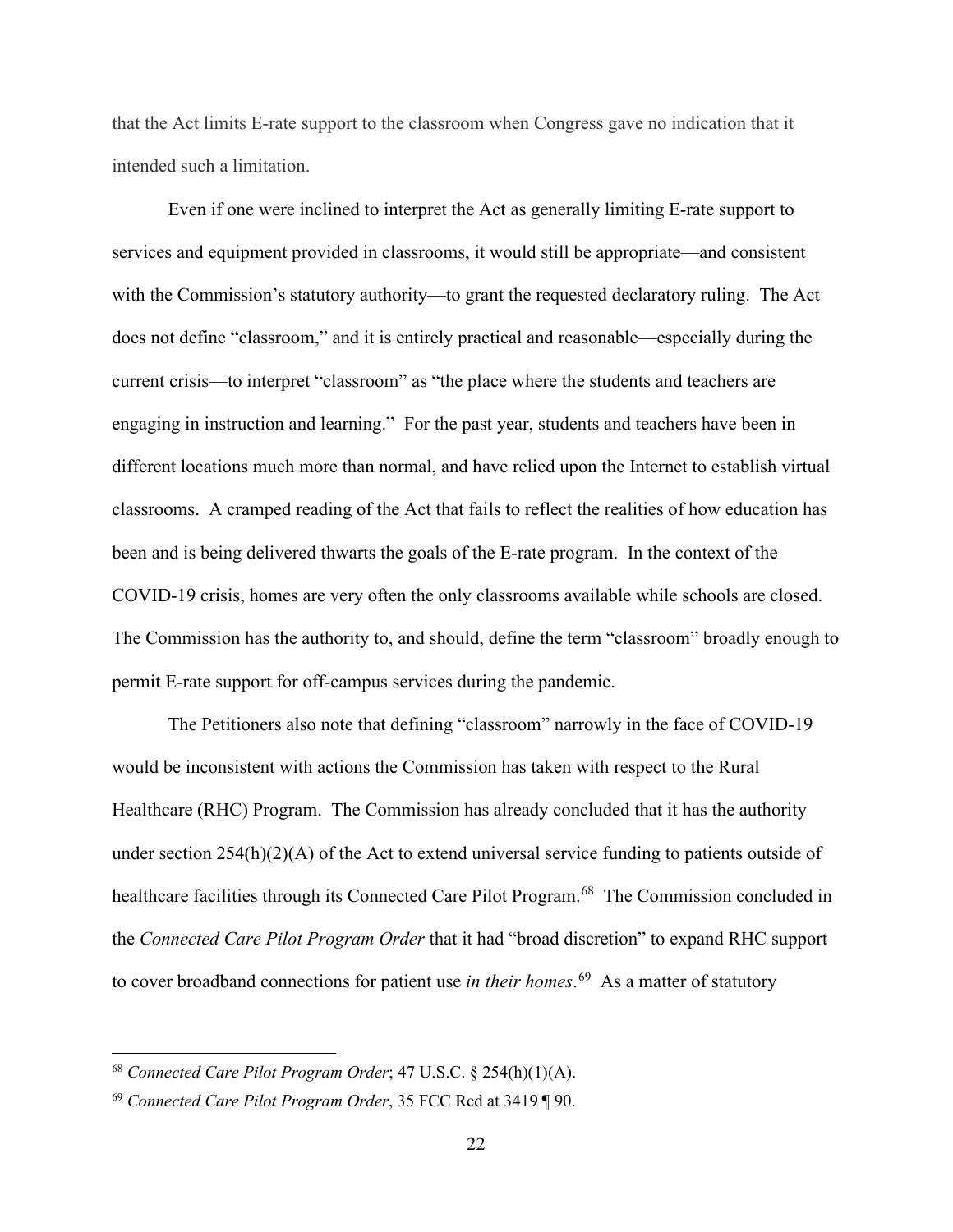construction, there is no reason why the language of section  $254(h)(2)(A)$  would support such an expansion for rural health care, but section  $254(h)(2)(B)$  would not do the same for schools. If the Commission has the authority to allow RHC funding to support broadband connectivity to patients' homes, there is no reason why it would not have the same authority to allow E-rate funding to support broadband connectivity to students' homes. In addition, the policy justification the Commission cited for the Connected Care Pilot Program—including access to health care and "growing evidence" of the benefits of telemedicine for both health care providers and their patients—mirror the policy considerations that support expanding E-rate services to students during the pandemic.<sup>[70](#page-26-0)</sup>

In addition, the Communications Act explicitly gives the Commission discretion to add "special services" for schools from time to time, as needed. Section  $254(c)(3)$  states:

In addition to the services included in the definition of universal service under paragraph (1), the Commission may designate additional services for such support mechanisms for schools, libraries, and health care providers for the purposes of subsection  $(h)$ .<sup>[71](#page-26-1)</sup>

This authority reflects a recognition by Congress that the technology needs of schools and libraries are constantly evolving in light of "advances in telecommunications and information technologies and services."[72](#page-26-2) Moreover, Congress gave the Commission "specific authority to alter the definition [of services] from time to time, and to provide a different definition for

<span id="page-26-0"></span><sup>70</sup> *See id*. The Commission explained that "there is growing evidence of the benefits of connected care services both for health care providers and their patients," and that "the costs of broadband Internet access service for patient use in their homes of mobile locations . . . are an obstacle for certain health care providers and their patients." *Id.*

<span id="page-26-1"></span> $71$  47 U.S.C. § 254(c)(3).

<span id="page-26-2"></span> $72$  47 U.S.C. § 254(c)(1).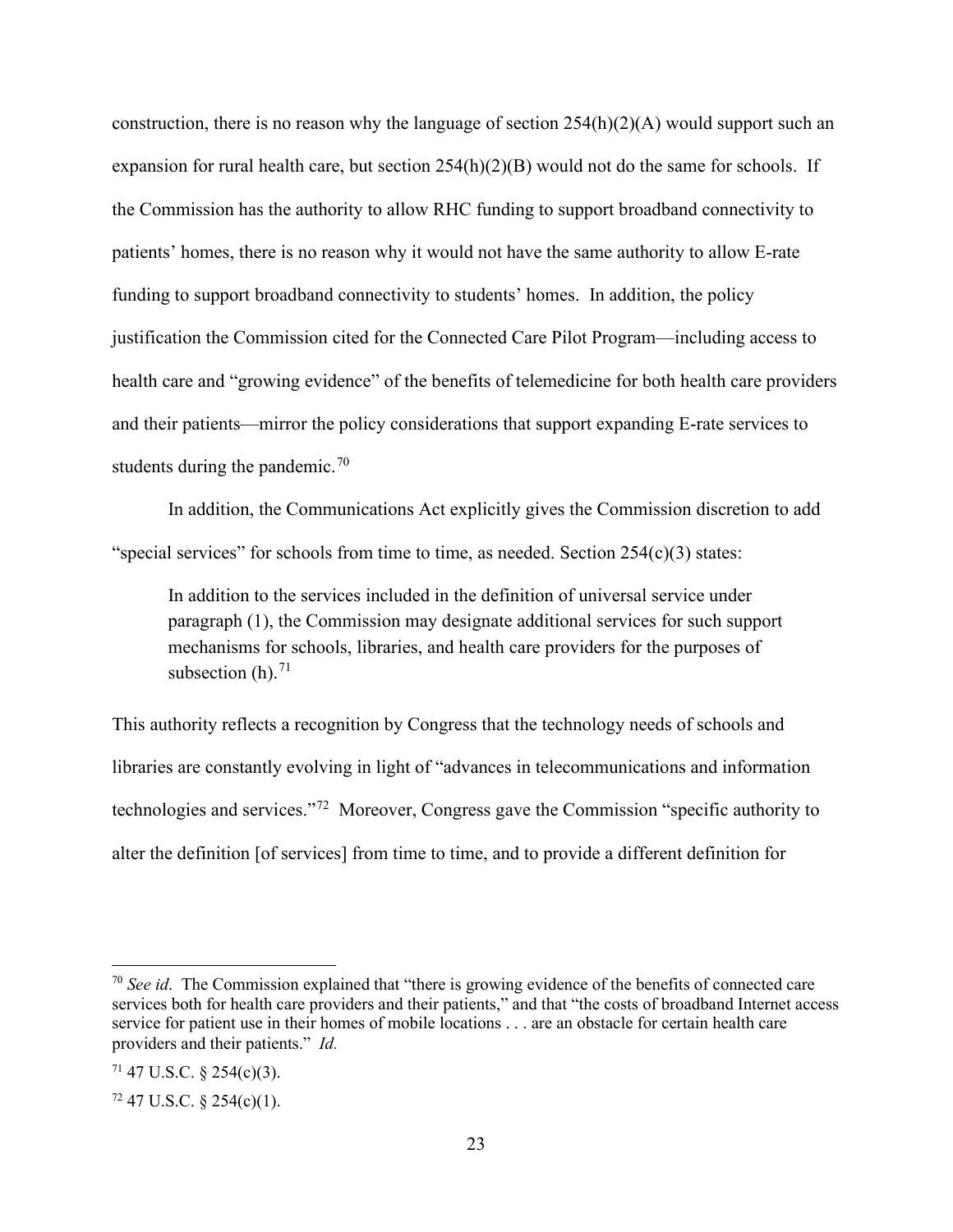schools, libraries, and health care facilities."<sup>[73](#page-27-1)</sup> Certainly, during this period of school closures, there are few things more "essential to education" than Internet access for students and teachers.

In short, granting the requested declaratory ruling and the associated relief requested above is within the Commission's legal authority under section 254 of the Act. These actions would also, as described above, be consistent with prior Commission actions relating to offcampus use of E-rate-supported services (as well as services supported by the RHC Program).

## **B. The Bureau Can Grant the Requested Relief on Delegated Authority**

<span id="page-27-0"></span>In light of the precedent discussed above, and the fact that the requested relief is only temporary, the Wireline Competition Bureau could grant the requested declaratory ruling and all of the associated relief requested in this Petition on delegated authority. The Commission's rules authorize the Bureau to act in non-hearing matters and proceedings, unless the request presents "novel questions of fact, law or policy which cannot be resolved under outstanding precedents and guidelines."<sup>[74](#page-27-2)</sup> No aspect of the relief requested in this Petition is novel. The Commission has repeatedly concluded that off-campus equipment and services (bookmobiles, wireless access for drivers and teachers on school buses, the Learning on the Go pilot program) may be used for educational purposes and thus be eligible for E-rate support.<sup>75</sup> The Bureau has previously directed USAC to use reserved funds during a specific funding year.<sup>76</sup> Only a few months ago, the Bureau directed USAC to open a new funding window, and USAC has the authority to open

<span id="page-27-1"></span><sup>&</sup>lt;sup>73</sup> Joint Explanatory Statement of the Committee of Conference, Telecommunications Act of 1996, Report 104-458, 110 Stat. 56, 104th Cong., 2d Sess. at 131 (Jan. 31, 1996), *available at* [https://www.congress.gov/104/crpt/hrpt458/CRPT-104hrpt458.pdf.](https://www.congress.gov/104/crpt/hrpt458/CRPT-104hrpt458.pdf)

<span id="page-27-2"></span><sup>74</sup> 47 C.F.R. §§ 0.201, 0.204, 0.291.

<span id="page-27-3"></span><sup>75</sup> *See supra* pp. 9-10.

<span id="page-27-4"></span><sup>76</sup> *See Funds for Learning Order*, 26 FCC Rcd at 11145 ¶ 1.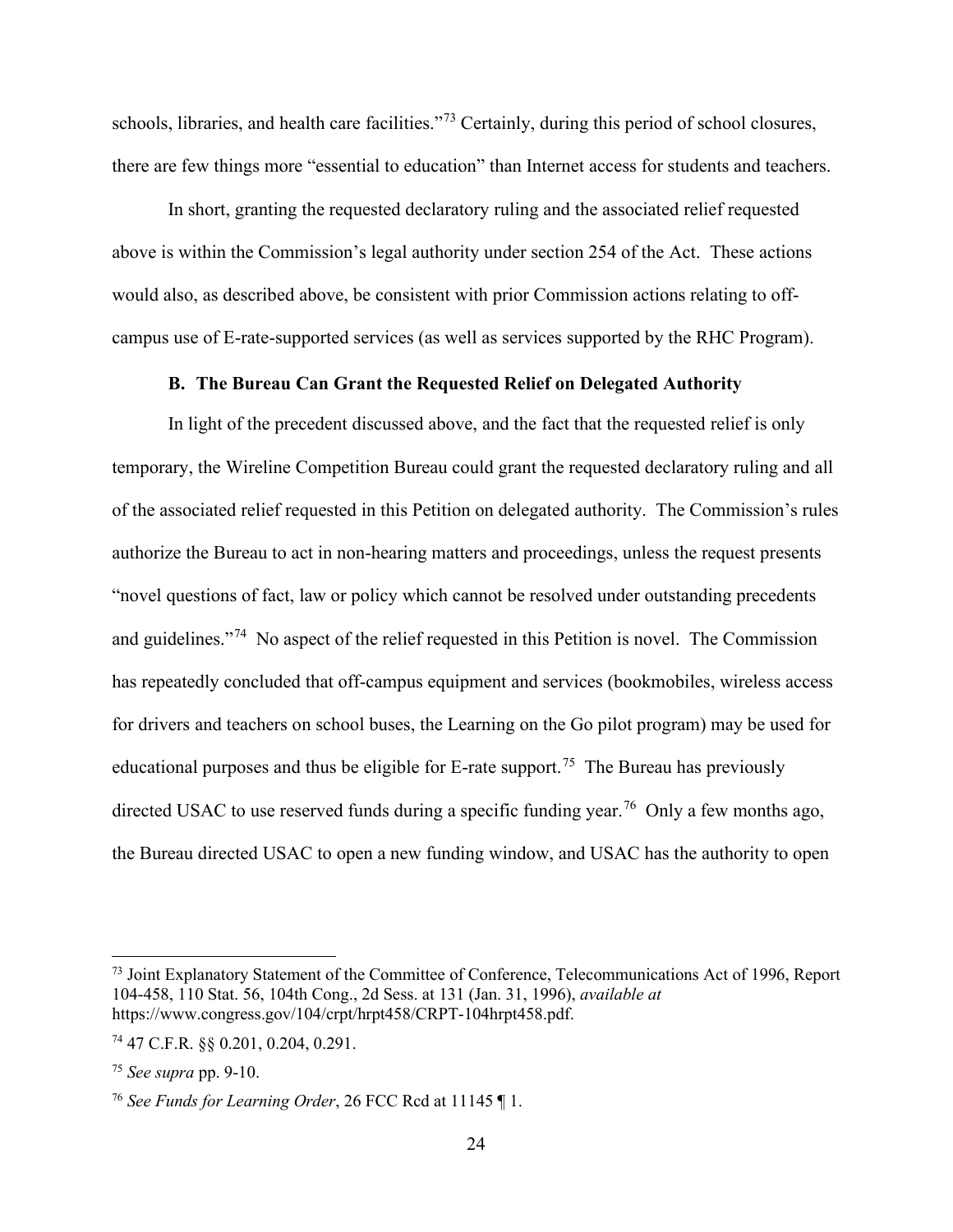a new window on its own, pursuant to Commission rules.[77](#page-28-0) And of course the Bureau has already issued temporary, emergency waivers since the pandemic started, as discussed above, and could do the same here.[78](#page-28-1) 

Furthermore, while not necessary for the Bureau to address the requested actions, the Commission has specifically delegated authority to the Bureau to revise E-rate rules—in two separate orders—regarding any of the issues addressed in both E-rate Modernization orders.<sup>79</sup> The delegation included "addressing any omissions or oversights" and noted that any entity that disagrees with a decision of the Bureau may seek review of that decision by the full Commission.<sup>[80](#page-28-3)</sup> The Petitioners stress that we are not seeking any rule changes, but we believe that these orders' language demonstrates that the Commission had full confidence in the Bureau to further its goals for the E-rate program.

Commission rules also allow the Bureau to establish deadlines for comments on petitions for declaratory rulings.  $81$  Given the emergency nature of this request, the Petitioners respectfully ask that the Bureau set an expedited comment period of 14 days from the date of the Public

<span id="page-28-4"></span> $81$  47 C.F.R. § 1.2(b).

<span id="page-28-0"></span><sup>77</sup> *See September 2020 Application Window Order*, 35 FCC Rcd 10347, 10351 ¶ 13; 47 C.F.R. § 54.507(c) ("The Administrator may implement such additional filing periods as it deems necessary.").

<span id="page-28-1"></span><sup>78</sup> *See, e.g.*, *COVID-19 Gift Rule Waiver Order*, 35 FCC Rcd 2741; *Rural Health Care Support Mechanism*, WC Docket No. 02-60, 35 FCC Rcd 2922 (Wireline Comp. Bur. 2020) (waiving RHC program deadlines due to the COVID-19 pandemic).

<span id="page-28-2"></span><sup>79</sup> *Modernizing the E-rate Program for Schools and Libraries*; *Connect America Fund*, WC Docket Nos. 13-184, 10-90, 29 FCC Rcd 15538, 15603 ¶ 164 (2014) (*Second E-rate Modernization Order*); *First E-rate Modernization Order*, 29 FCC Rcd at 8975 ¶ 265.

<span id="page-28-3"></span><sup>80</sup> *Second E-rate Modernization Order*, 29 FCC Rcd at 15603 ¶ 164; *First E-rate Modernization Order*, 29 FCC Rcd at 8975 ¶ 265.The Commission also noted that any entity that disagrees with a decision of the Bureau may seek review of that decision by the full Commission.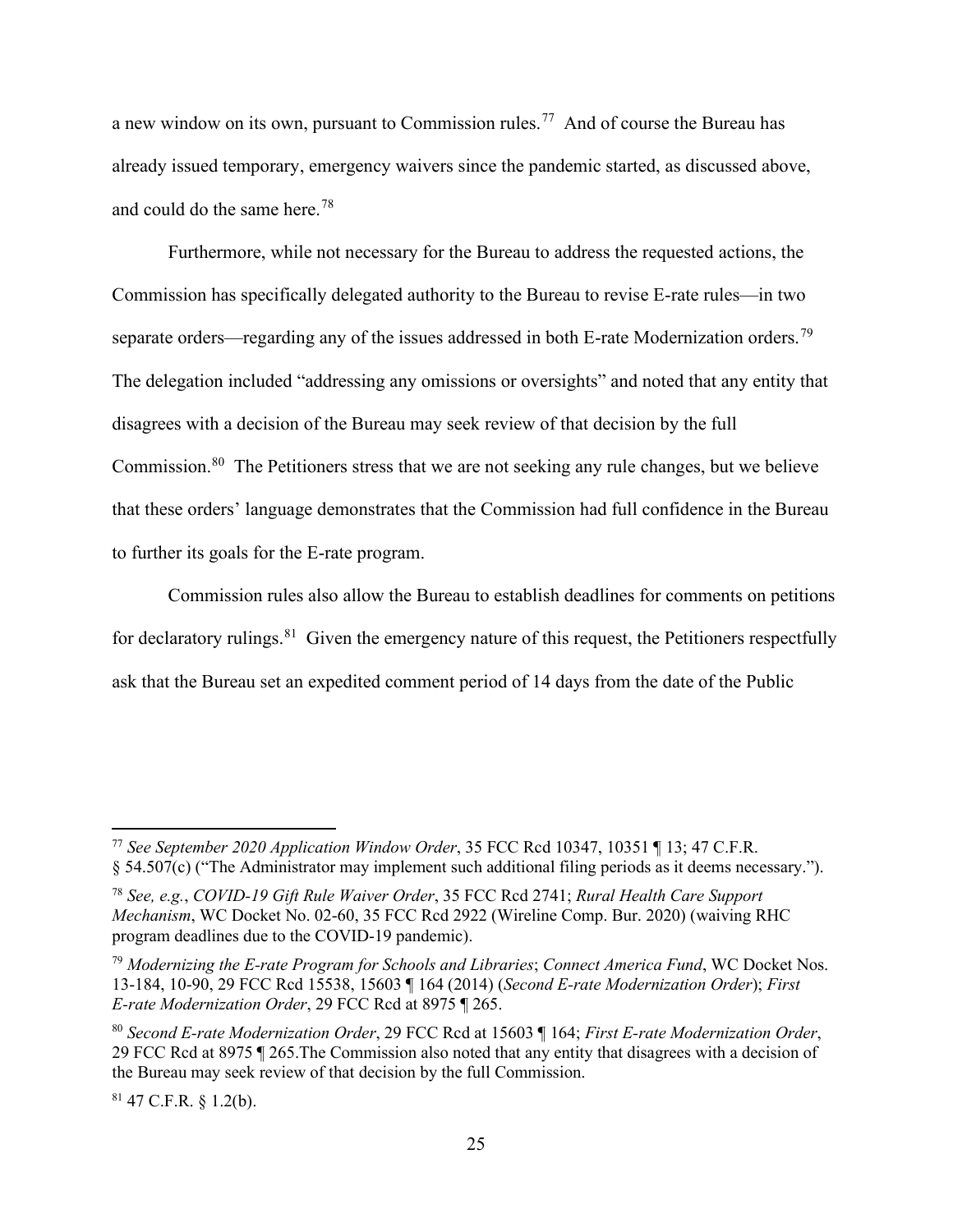Notice, consistent with the comment period recently established for the second round of the Commission's COVID-19 telehealth program.[82](#page-29-1)

## <span id="page-29-0"></span>**VI. CONCLUSION**

For the foregoing reasons, the Petitioners respectfully ask that the Commission issue the requested declaratory ruling, authorize the use of reserved E-rate funds, grant the requested waivers as necessary, and direct USAC to open a new application window in order to expand broadband access and support remote learning during the COVID-19 pandemic. The Petitioners respectfully ask that the Commission treat this as an emergency request for the reasons explained above and grant the requested relief on an expedited basis.

Respectfully submitted,

fohn Windhauren, f.

John Windhausen, Jr. Executive Director SCHOOLS, HEALTH & LIBRARIES BROADBAND (SHLB) COALITION jwindhausen@shlb.org (202) 256-9616

Kina Spade

Gina Spade Carol Simpson Broadband Legal Strategies, LLC 1118 Rankin Drive Lawrence, KS 66049 gina@broadbandlegal.com (202) 907-6252

*Counsel for Schools, Health & Libraries Broadband (SHLB) Coalition*

<span id="page-29-1"></span><sup>82</sup> *Wireline Competition Bureau Seeks Comment on COVID-19 Telehealth Program Application Evaluation Metrics*, WC Docket No. 20-89, Public Notice, DA 21-14 (rel. Jan. 6, 2021).